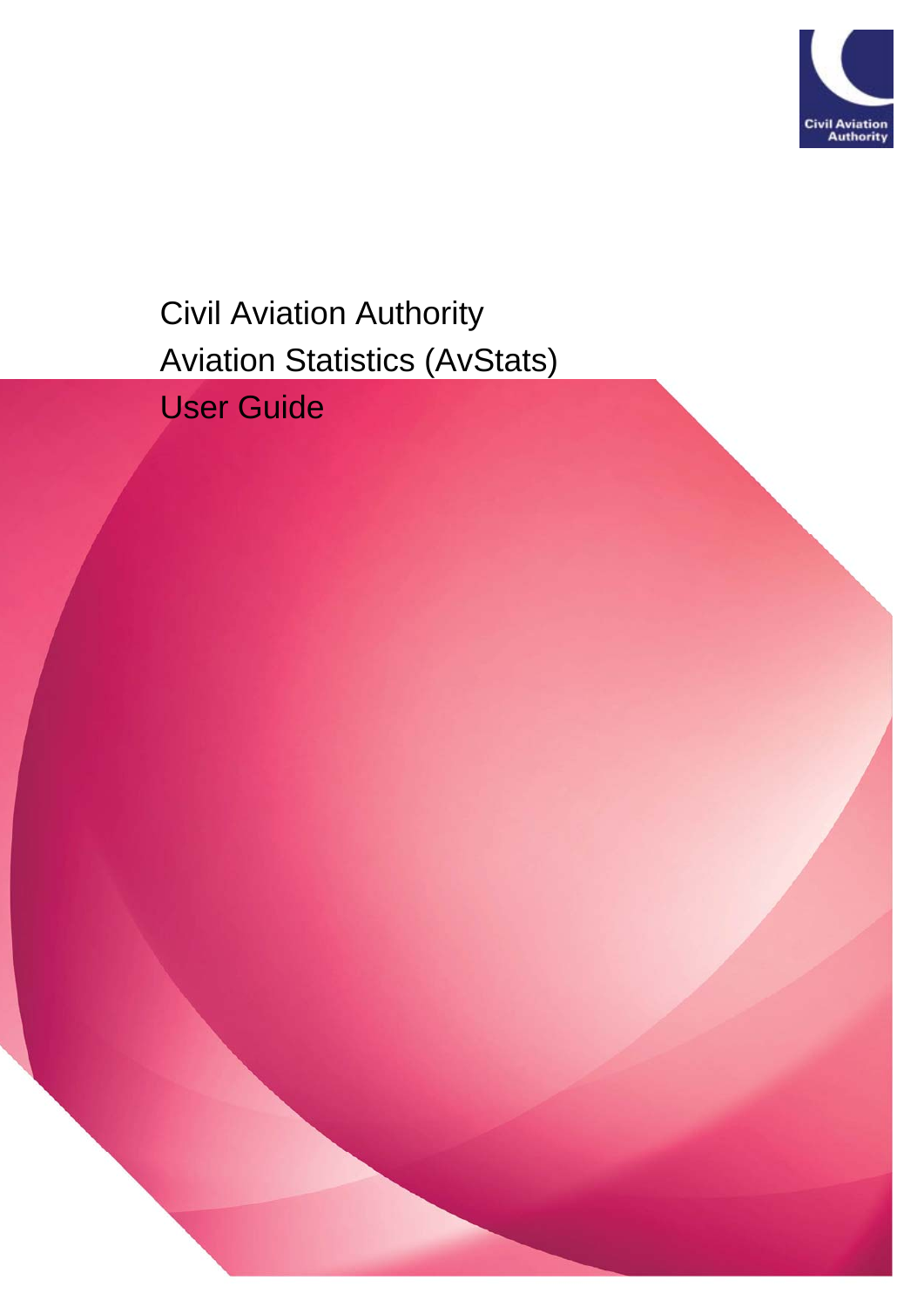## **Contents**

| <b>Contents</b>                      | 2  |
|--------------------------------------|----|
| <b>CAA Aviation Statistics</b>       | 3  |
| <b>Useful Contacts</b>               | 3  |
| <b>Accessing AvStats</b>             | 4  |
| <b>CAA Portal</b>                    | 4  |
| <b>Aviation Statistics Home Page</b> | 6  |
| <b>Submissions</b>                   | 7  |
| <b>Submitting Data</b>               |    |
| Data validation                      | 10 |
| <b>Reviewing Submissions</b>         | 11 |
| Viewing rejected submissions         | 13 |
| Reviewing errors                     | 15 |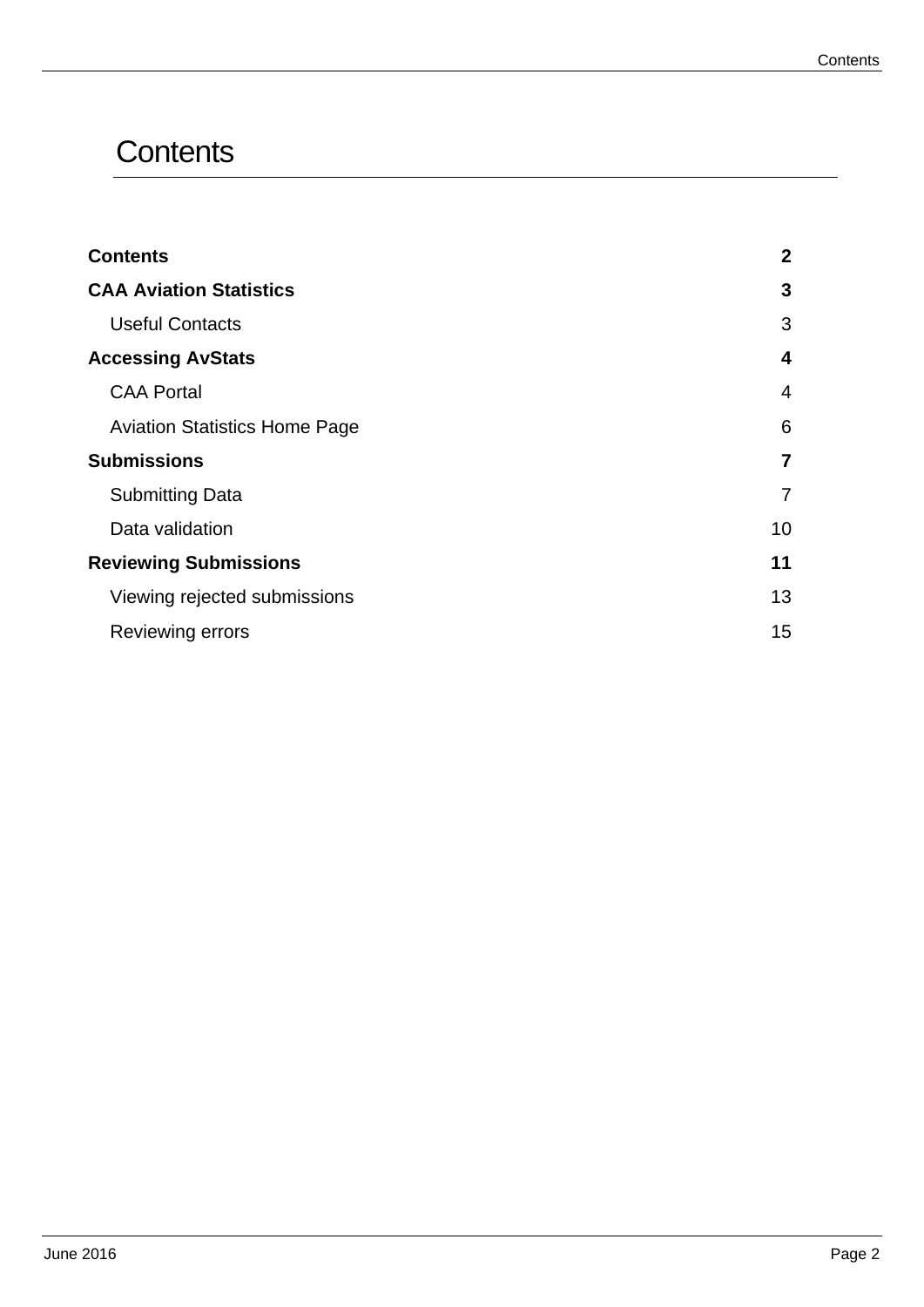# **CAA AVIATION STATISTICS**

## **Useful Contacts**

| <b>CAA Portal</b><br>account<br>Submission<br>schedule queries<br><b>XML</b> templates<br>Data issues | Name<br><b>Flight Data</b> | Tel<br>020 7453<br>6400 | Email<br>AvStatsSupplierEnquiry@caa.co.uk                                                             |
|-------------------------------------------------------------------------------------------------------|----------------------------|-------------------------|-------------------------------------------------------------------------------------------------------|
| Guides and<br>Submission<br>templates                                                                 |                            |                         | http://www.caa.co.uk/Data-and-analysis/UK-aviation-<br>market/AvStats-project/Guides-and-submissions/ |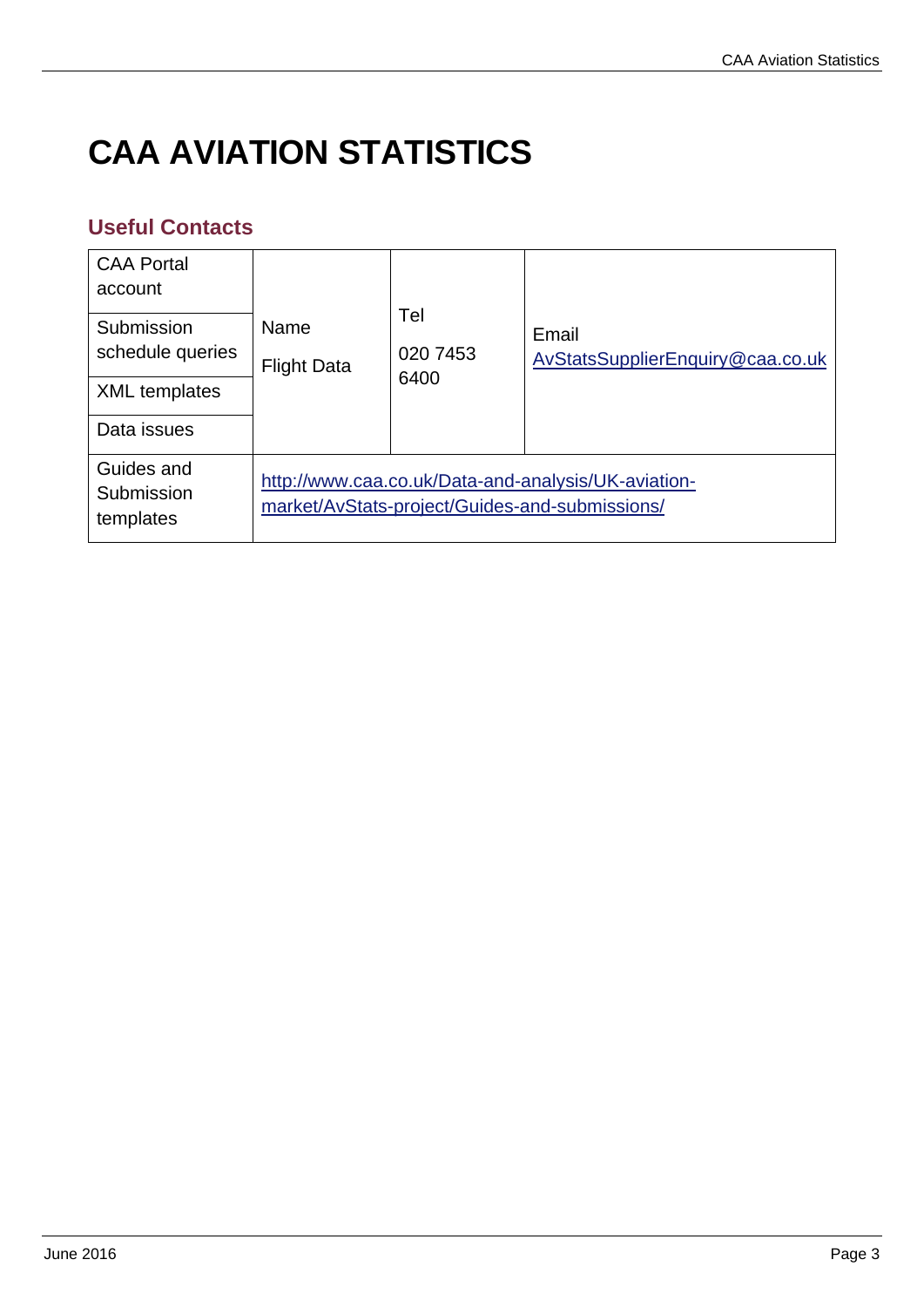## **Accessing AvStats**

#### **CAA Portal**

- 1 The Aviation Statistics (AvStats) system is accessed via the CAA Portal at https://portal.caa.co.uk/.
- 2 Please Note: You may not have been granted permission to use all the services available via the CAA Portal.
- 3 If you do not have a Portal account you should contact a member of the flight data team.
- 4 Once you have entered your log-in details, click 'Sign In'

'Your Services'

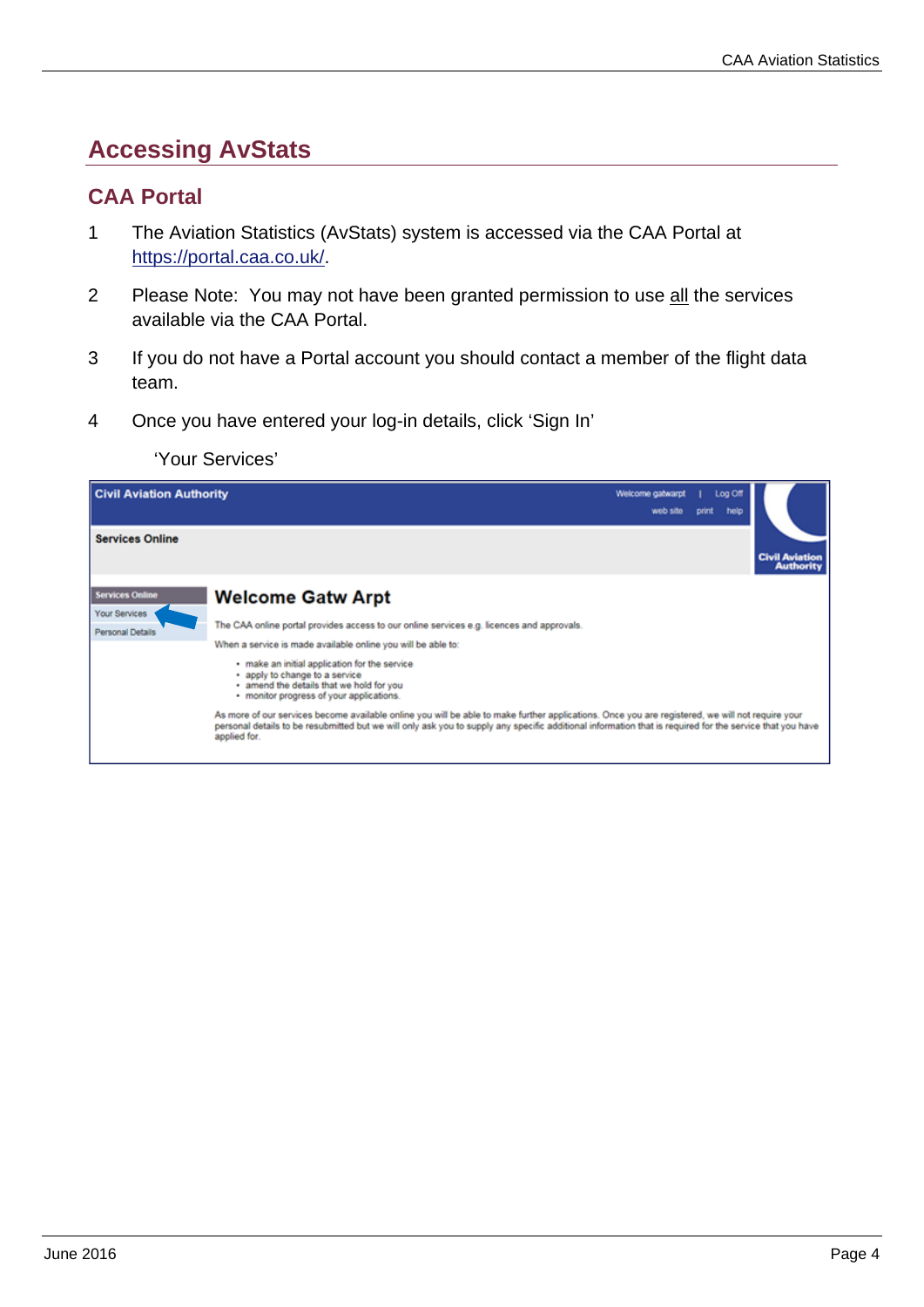### 'Flight Data (AvStats)'

| <b>Civil Aviation Authority</b>                             |                                                                                                                                                                            | Welcome gatwarpt<br>web site | Log Off<br>help<br>print |                                           |
|-------------------------------------------------------------|----------------------------------------------------------------------------------------------------------------------------------------------------------------------------|------------------------------|--------------------------|-------------------------------------------|
| <b>Your Services</b>                                        |                                                                                                                                                                            |                              |                          | <b>Civil Aviation</b><br><b>Authority</b> |
| Services Online<br><b>Your Services</b><br>Personal Details | <b>Your Services</b><br>You can use the following services:<br>Flight Data (AvStats)<br>Apply to Use these Services                                                        |                              |                          |                                           |
|                                                             | The following services are available for you to apply to use. Click on the service you want to use.<br>e-Exams Aircraft Maintenance Licence<br>e-Exams Flight Crew Licence |                              |                          |                                           |

## 'AvStats Application'

| Civil Aviation Authority                                                                           |                                                                                                                                          | gatwarpt@uat.caa.co.uk = © ? |  |
|----------------------------------------------------------------------------------------------------|------------------------------------------------------------------------------------------------------------------------------------------|------------------------------|--|
|                                                                                                    |                                                                                                                                          |                              |  |
|                                                                                                    | <b>Aviation Statistics</b>                                                                                                               |                              |  |
| <b>AuStats Application</b><br><b>Internal Customer Reports</b><br><b>External Customer Reports</b> | CAA Online Portal Help                                                                                                                   |                              |  |
| <b>Published Airport Reports</b><br><b>Published Airline Reports</b>                               | Hours of operation and support                                                                                                           |                              |  |
| <b>ICAO Form Reports</b>                                                                           | the CAA online portal is avaliable 24 x 7 (subject to routine maintanance window)                                                        |                              |  |
| <b>Validation Reports</b>                                                                          | Help is available Monday to Friday between the hours of 9:00 - 16:00 (UK hours) on +44 (0)1293 768400 or vial email FCL-EExams@caa.co.uk |                              |  |
| <b>PowerView Reporting</b>                                                                         |                                                                                                                                          |                              |  |
| <b>PowerPlust Reporting</b>                                                                        |                                                                                                                                          |                              |  |
| Site Contents                                                                                      |                                                                                                                                          |                              |  |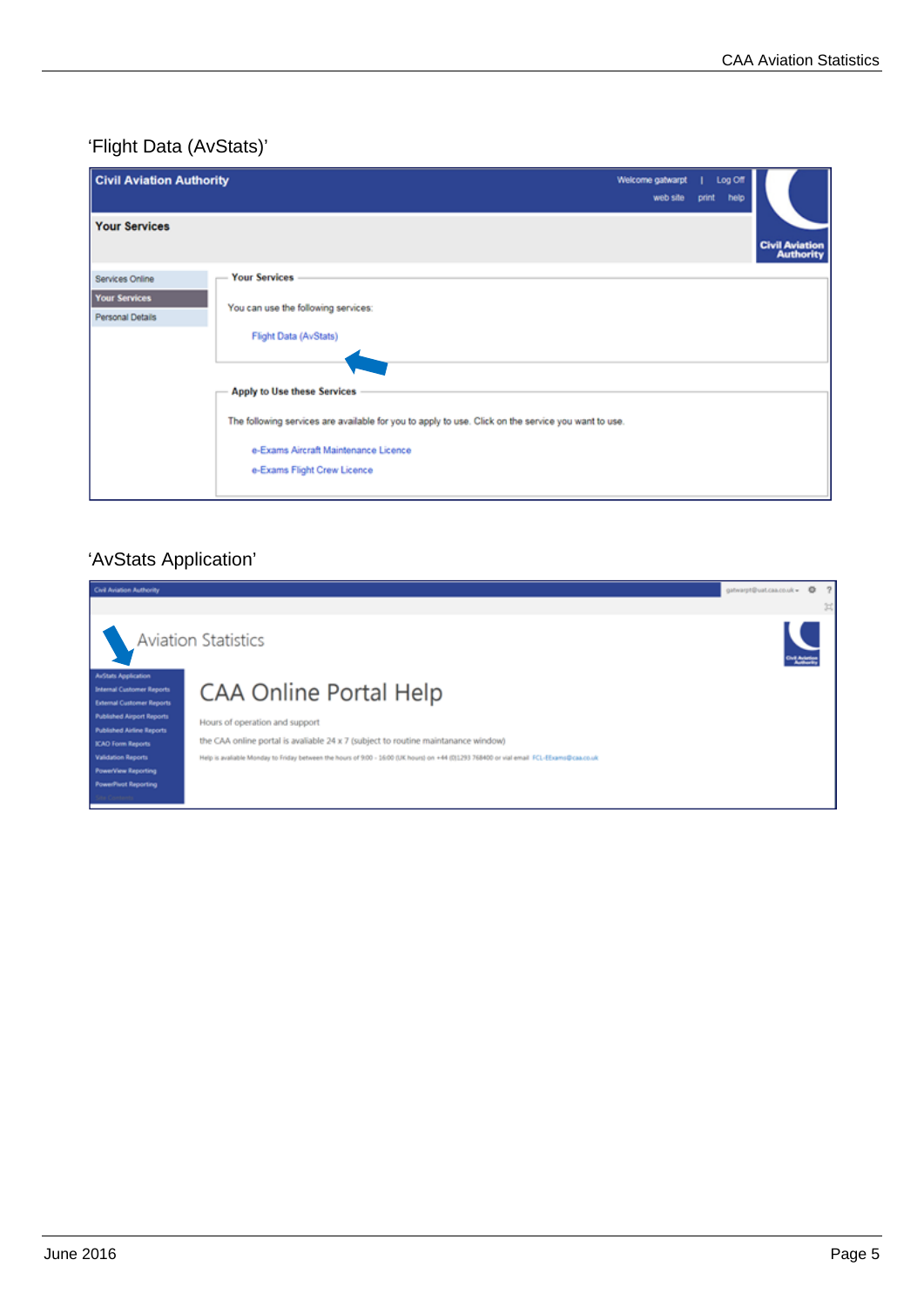## **Aviation Statistics Home Page**

5 This is the home screen for the AvStats system. To return to this screen at any time press the 'Home' button.

|      |                                  | Vcaadb-dvw-sp03:8097/?SPHostUrl=http%3A%2FQ - C<br>Home Page - CAA Aviation X                                                                     |                                                                                                                                                                      |          | l o<br>۰<br>← ★ 戀                  |
|------|----------------------------------|---------------------------------------------------------------------------------------------------------------------------------------------------|----------------------------------------------------------------------------------------------------------------------------------------------------------------------|----------|------------------------------------|
|      | <b>CAA Aviation Statistics</b>   |                                                                                                                                                   | Welcome: CAADEVTEST\caatrainingext1                                                                                                                                  | Sign out |                                    |
| Home | <b>Submit Data</b>               | <b>Review Submissions</b>                                                                                                                         |                                                                                                                                                                      |          | <b>Civil Aviation</b><br>Authority |
|      | C 2016 - CAA Aviation Statistics | The Civil Aviation Authority (CAA) is the statutory corporation which oversees and regulates all aspects of civil aviation in the United Kingdom. | The CAA head office is located in the CAA House on Kingsway in Holborn, London Borough of Camden.<br>The CAA is a public corporation of the Department for Transport |          |                                    |

- 6 The 'Submit Data' button is used to submit your submissons.
- 7 The 'Review Submissions' button allows you to review the status of your submissions.
- 8 To log out at any time click the 'Sign out' link. The screen below will be displayed. This screen is also displayed after a loing period of inactivity.

|                                                             |                                                                         | $ \sigma$ x                     |
|-------------------------------------------------------------|-------------------------------------------------------------------------|---------------------------------|
| $\leftarrow$<br>http://caadb-dvw-sp03:8097/Logout?Session=1 | $\overline{Q}$ $\overline{C}$ $\overline{C}$ caadb-dvw-sp03<br>$\times$ | 命 ☆ ※                           |
| File Edit View Favorites Tools Help                         |                                                                         |                                 |
|                                                             |                                                                         | $\curvearrowright$              |
|                                                             |                                                                         |                                 |
|                                                             | Your session has expired! Please click here to login again.             |                                 |
|                                                             |                                                                         |                                 |
|                                                             |                                                                         |                                 |
|                                                             |                                                                         |                                 |
|                                                             |                                                                         |                                 |
|                                                             |                                                                         |                                 |
|                                                             |                                                                         |                                 |
|                                                             |                                                                         |                                 |
|                                                             |                                                                         |                                 |
|                                                             |                                                                         |                                 |
|                                                             |                                                                         |                                 |
|                                                             |                                                                         |                                 |
|                                                             |                                                                         |                                 |
|                                                             |                                                                         |                                 |
|                                                             |                                                                         |                                 |
|                                                             |                                                                         |                                 |
|                                                             |                                                                         |                                 |
|                                                             |                                                                         |                                 |
|                                                             |                                                                         |                                 |
|                                                             |                                                                         |                                 |
|                                                             |                                                                         | € 100% ▼                        |
| $\mathbf{H}$<br>$\boxed{\color{red}2}$<br>Q                 | $\circledB$                                                             | 9:37 AM<br>图 (g ENG<br>1/8/2016 |
| H<br>$\overline{\phantom{a}}$<br><b>A</b> <sub>c</sub> o    | 噪                                                                       |                                 |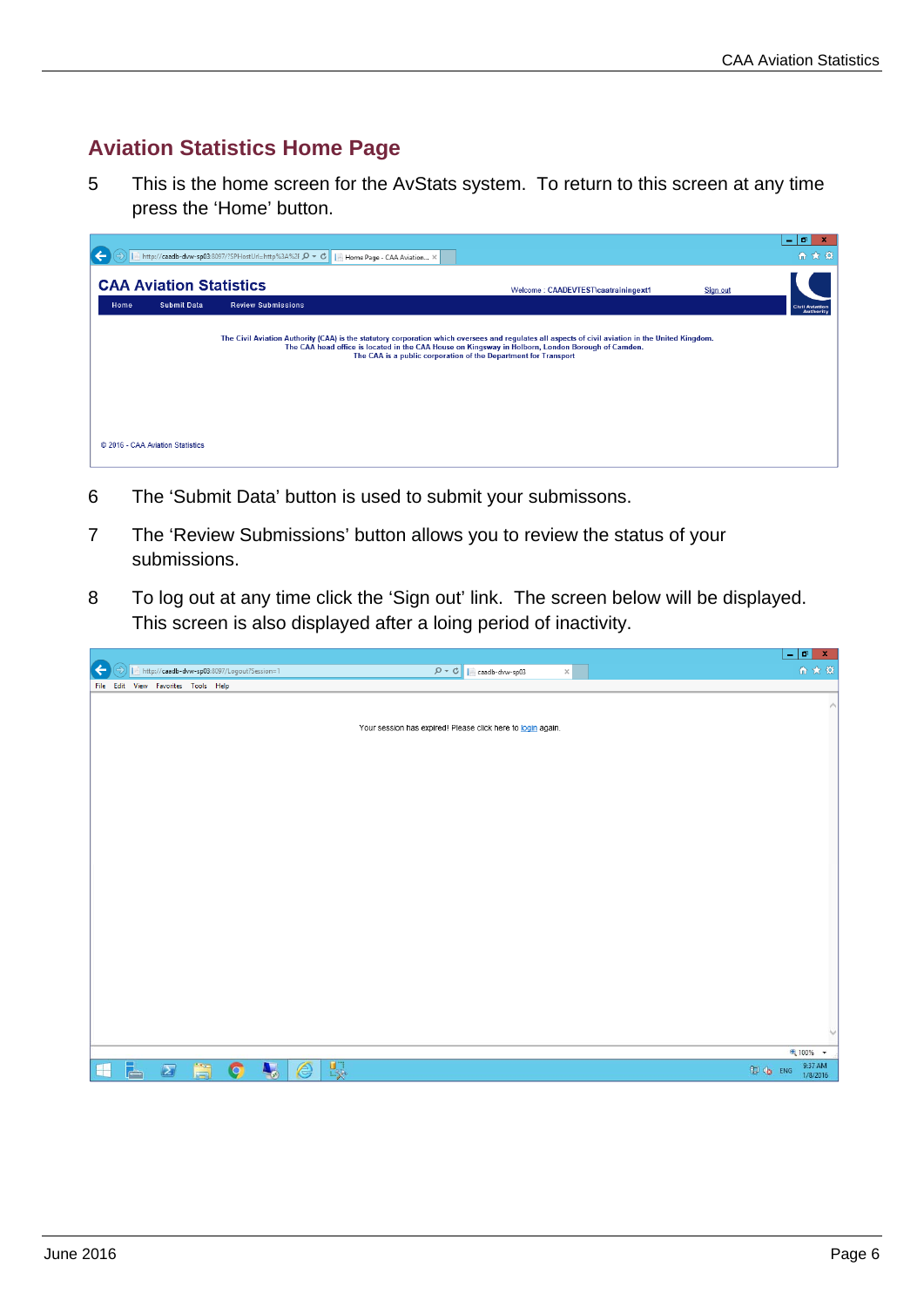## **Submissions**

#### **Submitting Data**

- 9 To submit data, click 'Submit Data'.
- 10 Then select the relevant options.

|                                                                                                                              | $-1$ $-1$ $-1$                                     |
|------------------------------------------------------------------------------------------------------------------------------|----------------------------------------------------|
| ←<br>http://caadb-dvw-sp03:8097/Submission/UploadFile $\rho \cdot c$     caadb-dvw-sp03<br>Submission UploadFile<br>$\times$ | 命女祭                                                |
| <b>CAA Aviation Statistics</b><br>Welcome: CAADEVTE ST\caatrainingext1                                                       | Sign out                                           |
| <b>Submit Data</b><br><b>Review Submissions</b><br>Home                                                                      | <b>Civil Aviation</b><br><b>Authority</b>          |
| <b>Submit Data</b>                                                                                                           |                                                    |
| * Organisation Type Airline<br>$\checkmark$                                                                                  |                                                    |
| * Organisation THOMAS COOK AIRLINES LTD V                                                                                    |                                                    |
| * Submission Type Airline Sector<br>$\checkmark$                                                                             |                                                    |
| * Period 2015-08 V                                                                                                           |                                                    |
| * File Format Excel<br>$\checkmark$                                                                                          |                                                    |
| Tile C:\AvStatTraining\CAATraining2 - Debbie\Airline Sector\Thomas Cook Airlines\AirlineSector00446201508 xlsx<br>Browse     |                                                    |
| Submit Dummy PTP file                                                                                                        |                                                    |
| Cancel<br>Submit                                                                                                             |                                                    |
| C 2016 - CAA Aviation Statistics                                                                                             |                                                    |
|                                                                                                                              |                                                    |
|                                                                                                                              |                                                    |
|                                                                                                                              |                                                    |
|                                                                                                                              |                                                    |
|                                                                                                                              |                                                    |
|                                                                                                                              |                                                    |
| €<br>⊞<br>$\blacktriangleright$<br>r I<br>$\bullet$                                                                          | 6:36 PM<br>$\triangle$ $\Box$ (b) ENG<br>1/27/2016 |

- 11 Please Note: The drop down menus will be tailored to you and your particular organisation(s) based on your log-on account details and a 'Submission Schedule' created by the CAA. Data cannot be submitted unless it has been included in the 'Submission Schedule'. If you believe your 'Submission Schedule' is wrong you should contact a member of the Flight Data Team.
- 12 The fields are:

**Organisation Type:** The options are 'Airline' and 'Airport'. If you are submitting on behalf of an airline only, then 'Airline' will be the only option available in the drop down menu.

**Organisation:** The drop down menu will only show the organisation(s) you are responsible for. For most people there will only be one organisation listed.

**Submission Type:** The drop down menu will only show the type of submissions expected from the organisation selected in the previous field...

**Period:** Only those submissions which are outstanding will be displayed as options.

**File Format:** This can be .csv or .xls only. Some submissions can be accepted in XML (.xsd) but specific templates must be used.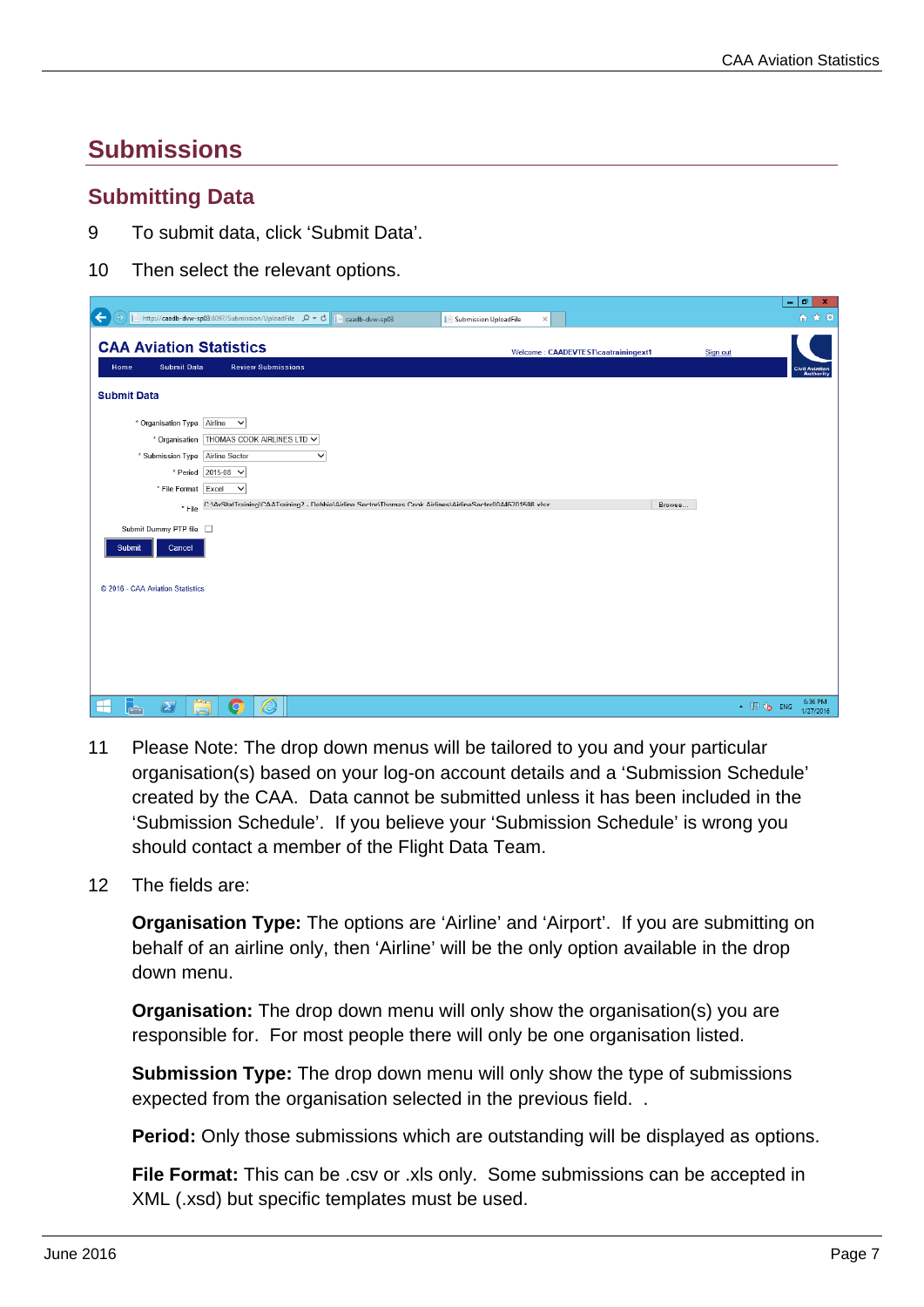**File:** To attach the submission file, click the 'browse' button and navigate to the relevant folder.

- 13 Then click the 'Submit' button. The 'Submit' button will be greyed out until a file is attached.
- 14 If the details selected from the drop down menus and the file attachment match then you will get a message that the file has been uploaded:

|                                                                  |                                                                       | $\begin{array}{c c c c c} \hline \textbf{--} & \textbf{--} & \textbf{--} \end{array}$ |
|------------------------------------------------------------------|-----------------------------------------------------------------------|---------------------------------------------------------------------------------------|
| $\leftarrow$<br>http://caadb-dvw-sp03:8097/Submission/UploadFile | $Q - d$<br>Submission UploadFile - C X<br>巨                           | 命 ☆ 袋                                                                                 |
| File Edit View Favorites Tools Help                              |                                                                       |                                                                                       |
|                                                                  |                                                                       |                                                                                       |
| <b>CAA Aviation Statistics</b>                                   | Welcome: CAADEVTEST\FDTeam1                                           | Sign out                                                                              |
| Submission<br>Administration<br>Home                             |                                                                       |                                                                                       |
|                                                                  |                                                                       | vil Aviati<br>Author                                                                  |
| <b>Submit Data</b>                                               |                                                                       |                                                                                       |
|                                                                  |                                                                       |                                                                                       |
| * Organisation Type -Select- V                                   |                                                                       |                                                                                       |
| * Organisation -Select- V                                        |                                                                       |                                                                                       |
| * Submission Type -Select- V                                     |                                                                       |                                                                                       |
|                                                                  |                                                                       |                                                                                       |
| * Period -Select- V                                              | The File AirlineQuarterlyFleet00087201506.xlsx successfully uploaded. |                                                                                       |
| * File Format -Select- V                                         |                                                                       |                                                                                       |
| * File                                                           |                                                                       | ▊                                                                                     |
|                                                                  | OK                                                                    |                                                                                       |
| Cancel                                                           |                                                                       |                                                                                       |
|                                                                  |                                                                       |                                                                                       |
| © 2016 - CAA Aviation Statistics                                 |                                                                       |                                                                                       |
|                                                                  |                                                                       |                                                                                       |
|                                                                  |                                                                       |                                                                                       |
|                                                                  |                                                                       |                                                                                       |
|                                                                  |                                                                       |                                                                                       |
|                                                                  |                                                                       |                                                                                       |
|                                                                  |                                                                       |                                                                                       |
|                                                                  |                                                                       |                                                                                       |
|                                                                  |                                                                       | 电 100% →<br>3:47 PM                                                                   |
| Ġ<br>$\boxed{2}$<br>8<br>╔╤╜<br>Q<br>e<br>$\frac{1}{\sqrt{2}}$   | $\mathbb{R}^1$                                                        | 图 (g ENG<br>1/10/2016                                                                 |

- 15 It is important to remember:
	- a) The file naming convention must be in the correct format. For more details on this visit the CAA website.

For example, the file name for Atlantic Airlines' Quarterly Fleet submission for the June 2015 quarter will be "AirlineQuarterlyFleet00087201506" where 00087 is the CAA code for Atlantic Airlines and 201506 is the submission period.

- b) The File Format must match the extension of the file you are submitting.
- 16 If any of the details don't match, or are wrong, the file will not be uploaded and a message will be displayed pointing you to the error that needs correcting. A few examples are shown below.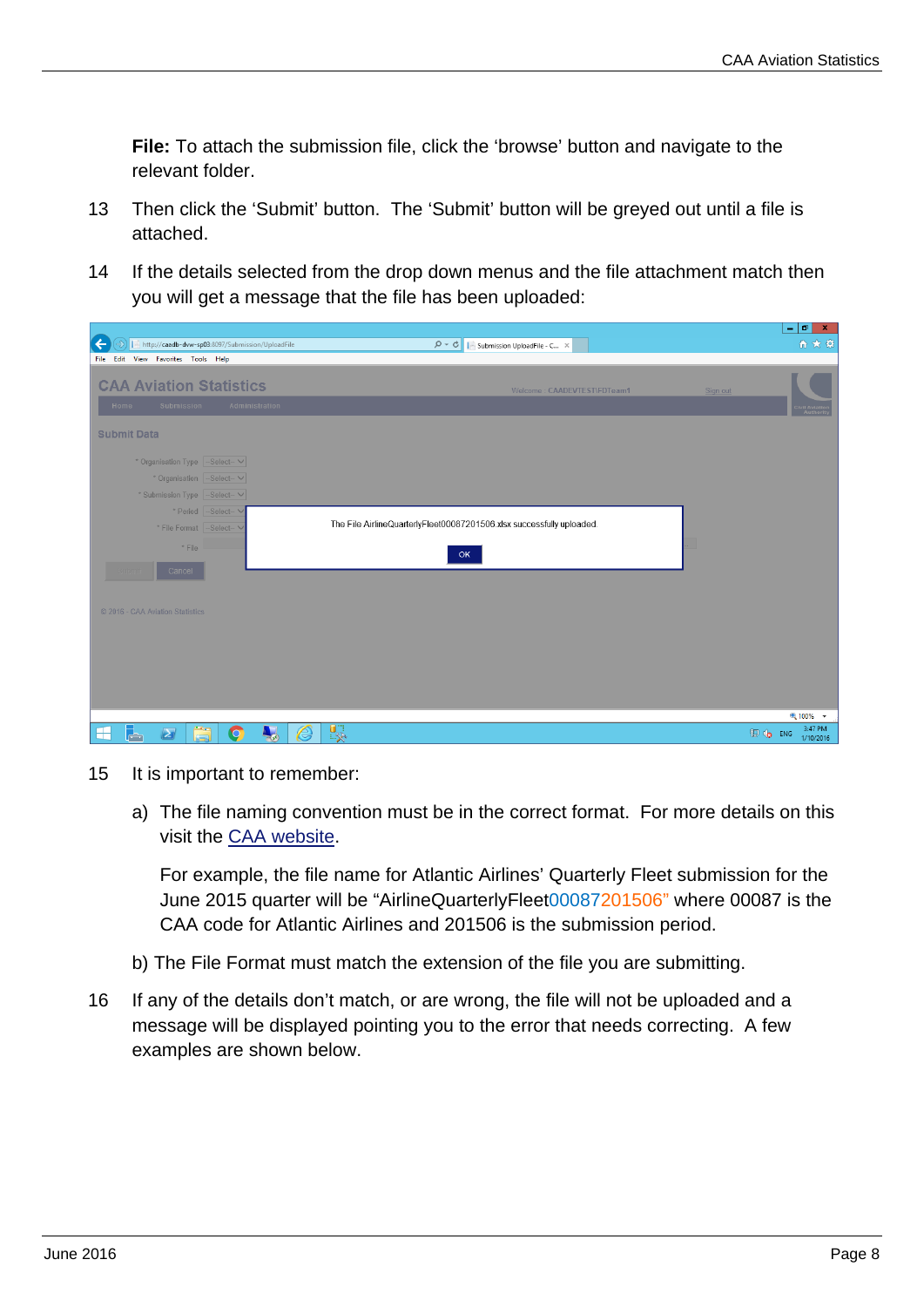|                                                                              |                                                                                                                    | $ - 0  \times$                            |
|------------------------------------------------------------------------------|--------------------------------------------------------------------------------------------------------------------|-------------------------------------------|
| ←<br>→)     http://caadb-dvw-sp03:8097/Submission/UploadFile                 | $\rho \cdot c$<br>Submission UploadFile - C X                                                                      | 命女母                                       |
| File Edit View Favorites Tools Help                                          |                                                                                                                    |                                           |
|                                                                              |                                                                                                                    |                                           |
| <b>CAA Aviation Statistics</b>                                               | Welcome: CAADEVTEST\FDTeam1                                                                                        | Sign out                                  |
| Administration<br>Submission<br>Home                                         |                                                                                                                    |                                           |
|                                                                              |                                                                                                                    |                                           |
| <b>Submit Data</b>                                                           |                                                                                                                    |                                           |
|                                                                              |                                                                                                                    |                                           |
| * Organisation Type Airline $\vee$                                           |                                                                                                                    |                                           |
|                                                                              | $\vee$                                                                                                             |                                           |
| * Organisation   ATLANTIC AIRLINES LTD                                       |                                                                                                                    |                                           |
| * Submission Type Airline Quarterly Fleet                                    | $\vee$                                                                                                             |                                           |
| * Period 2015-06 V                                                           |                                                                                                                    |                                           |
| * File Format Excel                                                          | Selected file format is invalid. Please check the selected date and date in the name of file.                      |                                           |
|                                                                              |                                                                                                                    |                                           |
| $*$ File                                                                     | OK                                                                                                                 |                                           |
| Cancel                                                                       |                                                                                                                    |                                           |
|                                                                              |                                                                                                                    |                                           |
|                                                                              |                                                                                                                    |                                           |
| © 2016 - CAA Aviation Statistics                                             |                                                                                                                    |                                           |
|                                                                              |                                                                                                                    |                                           |
|                                                                              |                                                                                                                    |                                           |
|                                                                              |                                                                                                                    |                                           |
|                                                                              |                                                                                                                    |                                           |
|                                                                              |                                                                                                                    |                                           |
|                                                                              |                                                                                                                    |                                           |
|                                                                              |                                                                                                                    |                                           |
|                                                                              |                                                                                                                    | $9,100%$ $\rightarrow$                    |
| Ě<br>马<br>⊫<br>$\sum$<br>G<br>╫                                              | $\mathbb{R}$<br>e                                                                                                  | 3:40 PM<br>图 (b ENG<br>1/10/2016          |
|                                                                              |                                                                                                                    |                                           |
|                                                                              |                                                                                                                    |                                           |
|                                                                              |                                                                                                                    |                                           |
|                                                                              |                                                                                                                    | $-10$<br>×                                |
| ←<br>$\Rightarrow$<br>      http://caadb-dvw-sp03:8097/Submission/UploadFile | $\mathcal{P} \times \mathcal{C}$   Submission UploadFile - C $\times$                                              | 命女郎                                       |
| File Edit View Favorites Tools Help                                          |                                                                                                                    |                                           |
|                                                                              |                                                                                                                    |                                           |
| <b>CAA Aviation Statistics</b>                                               | Welcome: CAADEVTEST\FDTeam1                                                                                        | Sign out                                  |
| Home<br>Submission<br>Administration                                         |                                                                                                                    |                                           |
|                                                                              |                                                                                                                    |                                           |
| <b>Submit Data</b>                                                           |                                                                                                                    |                                           |
|                                                                              |                                                                                                                    |                                           |
| * Organisation Type Airline $\vee$                                           |                                                                                                                    |                                           |
|                                                                              | $\checkmark$                                                                                                       |                                           |
| * Organisation   ATLANTIC AIRLINES LTD                                       |                                                                                                                    |                                           |
| * Submission Type   Airline Quarterly Fleet                                  | $\checkmark$                                                                                                       |                                           |
| * Period 2015-06 $\vee$                                                      |                                                                                                                    |                                           |
| * File Format Excel                                                          | Selected file format is invalid. Please check the selected organisation and organisation code in the name of file. |                                           |
| $*$ File                                                                     |                                                                                                                    |                                           |
|                                                                              | OK                                                                                                                 |                                           |
| Cancel                                                                       |                                                                                                                    |                                           |
|                                                                              |                                                                                                                    |                                           |
|                                                                              |                                                                                                                    |                                           |
| © 2016 - CAA Aviation Statistics                                             |                                                                                                                    |                                           |
|                                                                              |                                                                                                                    |                                           |
|                                                                              |                                                                                                                    |                                           |
|                                                                              |                                                                                                                    |                                           |
|                                                                              |                                                                                                                    |                                           |
|                                                                              |                                                                                                                    |                                           |
|                                                                              |                                                                                                                    |                                           |
|                                                                              |                                                                                                                    |                                           |
| ă<br> 己<br>$\blacksquare$<br>$\bullet$<br>H<br>$\mathbf{Z}$                  | $\mathbb{R}$<br>C                                                                                                  | 电 100% -<br>3:39 PM<br>$\circledR$ (b ENG |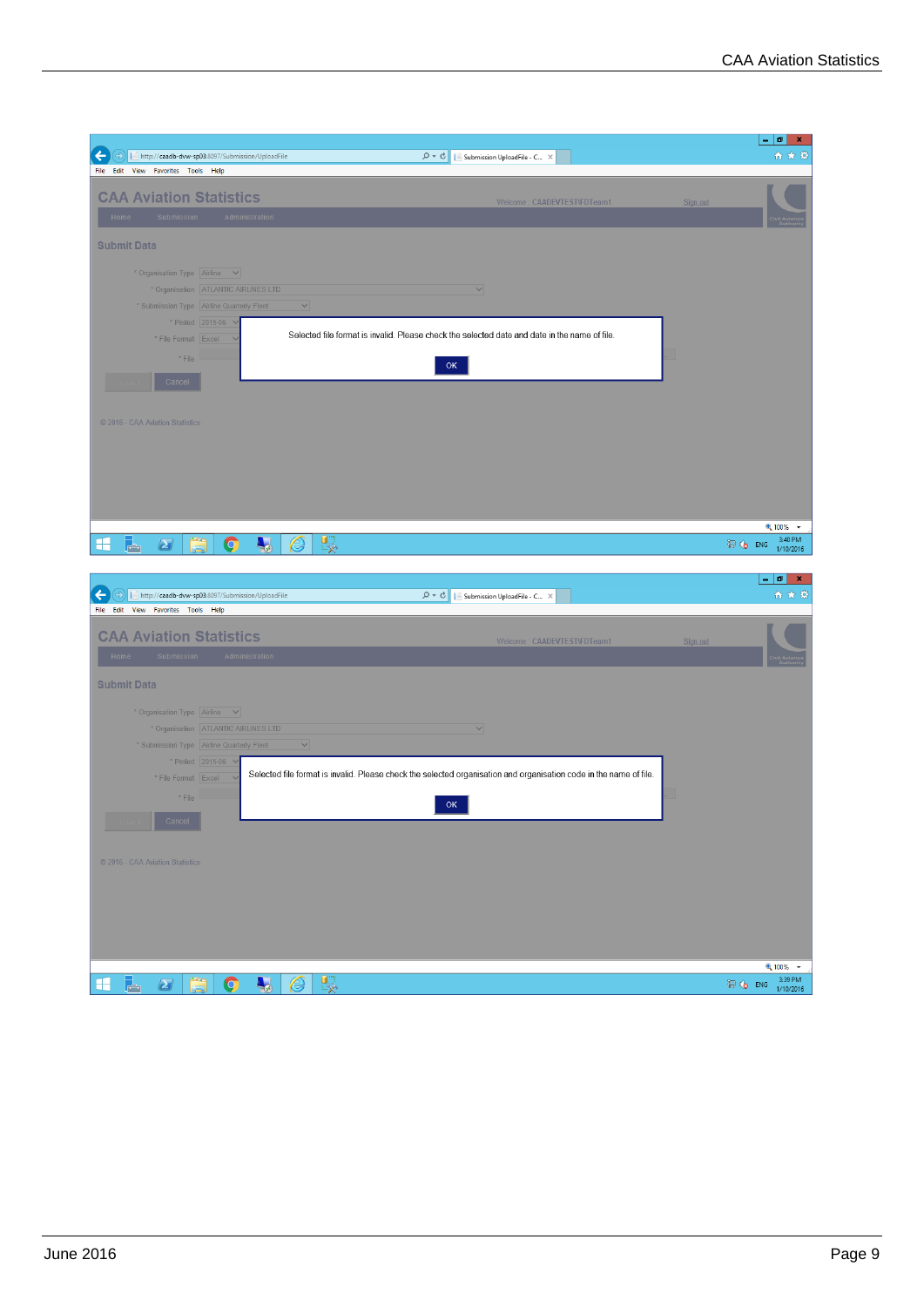### **Data validation**

- 17 Once the file has been uploaded the system will carry out some validation of the data focusing on:
	- very basic rules e.g. are all the mandatory fields completed, is the data in the alpha/numeric format expected;
	- reference data checking e.g. does the airport/operator/aircraft code you have used exist; and
	- the application of straightforward business rules e.g. do the number of passengers carried exceed the seats available, do the number and type of aircraft match what is on the operator's AOC, if a movement is intra UK/IoM/CI then it must be a Domestic flight.
- 18 If any records fail validation, the whole submission will be rejected. Go to Point 26 for more information.
- 19 If a file passes validation, the system will then apply complex logic which may lead to records being flagged for investigation by the CAA. For example a warning might be raised if there was a substantial increase/decrease in traffic compared to the previous month/year.
- 20 At this stage the CAA may:
	- over-ride the warning;
	- amend the data, liaising with you as necessary; or
	- reject the whole submission back to you for correction.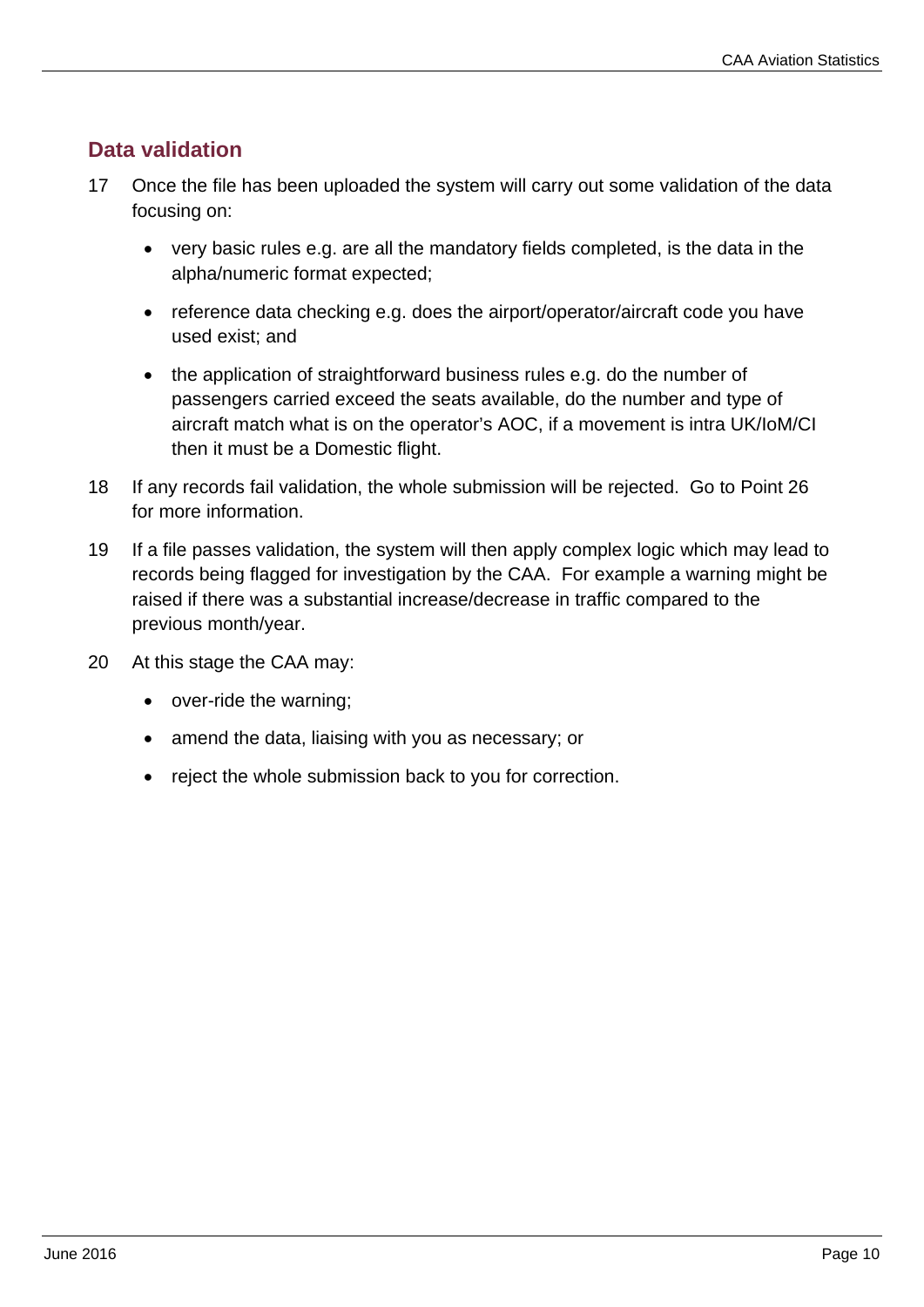## **Reviewing Submissions**

- 21 You will need to review your submission(s) if, for example, you have received an email to say the submission has been rejected.
- 22 Once you have clicked on the 'Review Submissions' button, a list of all the submissions you have made will be displayed.
- 23 The submissions can then be filtered using the 'Submission type', 'Status' or 'Period From/To' drop down menus.
- 24 Submissions can also be sorted by ascending/descending order by clicking on the small triangle at the side of the column headers.

|                                                                        |                          |                                      |                  |          |                          |                   | o<br>$\mathbf{x}$<br>÷            |
|------------------------------------------------------------------------|--------------------------|--------------------------------------|------------------|----------|--------------------------|-------------------|-----------------------------------|
| $\leftarrow$<br>http://caadb-dvw-sp03:8097/Submission/ReviewSubm Q - C |                          | Review Submissions<br>$\times$       |                  |          |                          |                   | ← ★ 發                             |
| <b>Review Submissions</b>                                              |                          |                                      |                  |          |                          |                   |                                   |
| Organisation Type:<br>$-A$ ll- $V$                                     |                          | Organisation: $-AII - \vee$          | Submission Type: |          | $-$ All--                | $\checkmark$      |                                   |
| $-AII-$<br>Outstanding<br>Status:<br>Validating<br>Warned              | $\hat{}$<br>$\checkmark$ | Period From: - All--<br>$\checkmark$ |                  |          | Period To: $ -A  - \vee$ |                   |                                   |
| Search<br><b>Submission Type</b>                                       | <b>Organisation Type</b> | Organisation                         | Period           | Version  | <b>Submission Date</b>   | <b>Status</b>     |                                   |
| <b>Airline Sector</b>                                                  | <b>Airline</b>           | <b>THOMAS COOK AIRLINES LTD</b>      | 2015-08          |          | 2016-01-27               | Waiting           |                                   |
| Airline PTP                                                            | Airline                  | THOMAS COOK AIRLINES LTD             | 2015-07          |          | 2016-01-13               | Warned            |                                   |
| Airline Sector                                                         | Airline                  | <b>I HOMAS COOK AIRLINES LID</b>     | 2015-07          | 1        | 2016-01-13               | Warned            |                                   |
| Airline PTP                                                            | Airline                  | THOMAS COOK AIRLINES LTD             | 2015-03          |          | 2015-12-21               | Loaded            |                                   |
| Airline Sector                                                         | Airline                  | THOMAS COOK AIRLINES LTD             | 2015-03          |          | 2015-12-21               | Awaiting Approval |                                   |
| Airline Quarterly Hours and Flights Airline                            |                          | THOMAS COOK AIRLINES LTD             | 2014-12          | $\Delta$ | 2015-12-14               | Rejected          |                                   |
| Airline Quarterly Hours and Flights                                    | Airline                  | THOMAS COOK AIRLINES LTD             | 2014-12 3        |          | 2015-12-14               | Rejected          |                                   |
| Airline PTP                                                            | Airline                  | THOMAS COOK AIRLINES LTD             | $2014-12$ 5      |          | 2015-12-09               | Loaded            |                                   |
| Airline Sector                                                         | Airline                  | THOMAS COOK AIRLINES LTD             | $2014 - 12$ 6    |          | 2015-12-09               | Loaded            |                                   |
| Airline Quarterly Hours and Flights                                    | Airline                  | THOMAS COOK AIRLINES LTD             | 2015-03 3        |          | 2015-12-09               | Rejected          |                                   |
| Airline PTP                                                            | Airline                  | THOMAS COOK AIRLINES LTD             | 2014-11 9        |          | 2015-12-09               | Loaded            |                                   |
| Airline Sector                                                         | Airline                  | THOMAS COOK AIRLINES LTD             | 2014-11 11       |          | 2015-12-09               | Loaded            |                                   |
| Airline Quarterly Hours and Flights Airline                            |                          | THOMAS COOK AIRLINES LTD             | 2015-03          | 2        | 2015-12-09               | Rejected          |                                   |
| Airline Quarterly Hours and Flights Airline                            |                          | THOMAS COOK AIRLINES LTD             | 2015-03          | 1        | 2015-12-09               | Rejected          |                                   |
| Airline Quarterly Hours and Flights Airline                            |                          | THOMAS COOK AIRLINES LTD             | 2014-12 2        |          | 2015-12-09               | Rejected          |                                   |
|                                                                        |                          | 1 2 3 4 5 6 7 8 9 10                 |                  |          |                          |                   |                                   |
| $\mathbf{z}$                                                           | ê<br>$\overline{O}$      |                                      |                  |          |                          |                   | 6:41 PM<br>▲ ■ ↓ ENG<br>1/27/2016 |

25 The 'Status' options are:

**Outstanding** – All submissions that have not been successfully uploaded. The 'View Message' button is not available.

**Validating** – When a file is successfully uploaded it is initially set to 'Validating'. Depending on the file size and system traffic, this process might take in excess of an hour. The 'View Message' button is not available.

**Warned** – When records within a file are flagged for the CAA to investigate potential issues. You cannot view these 'warnings' however if the whole submission is rejected and sent back to you for correction the reason for the rejection will be made clear.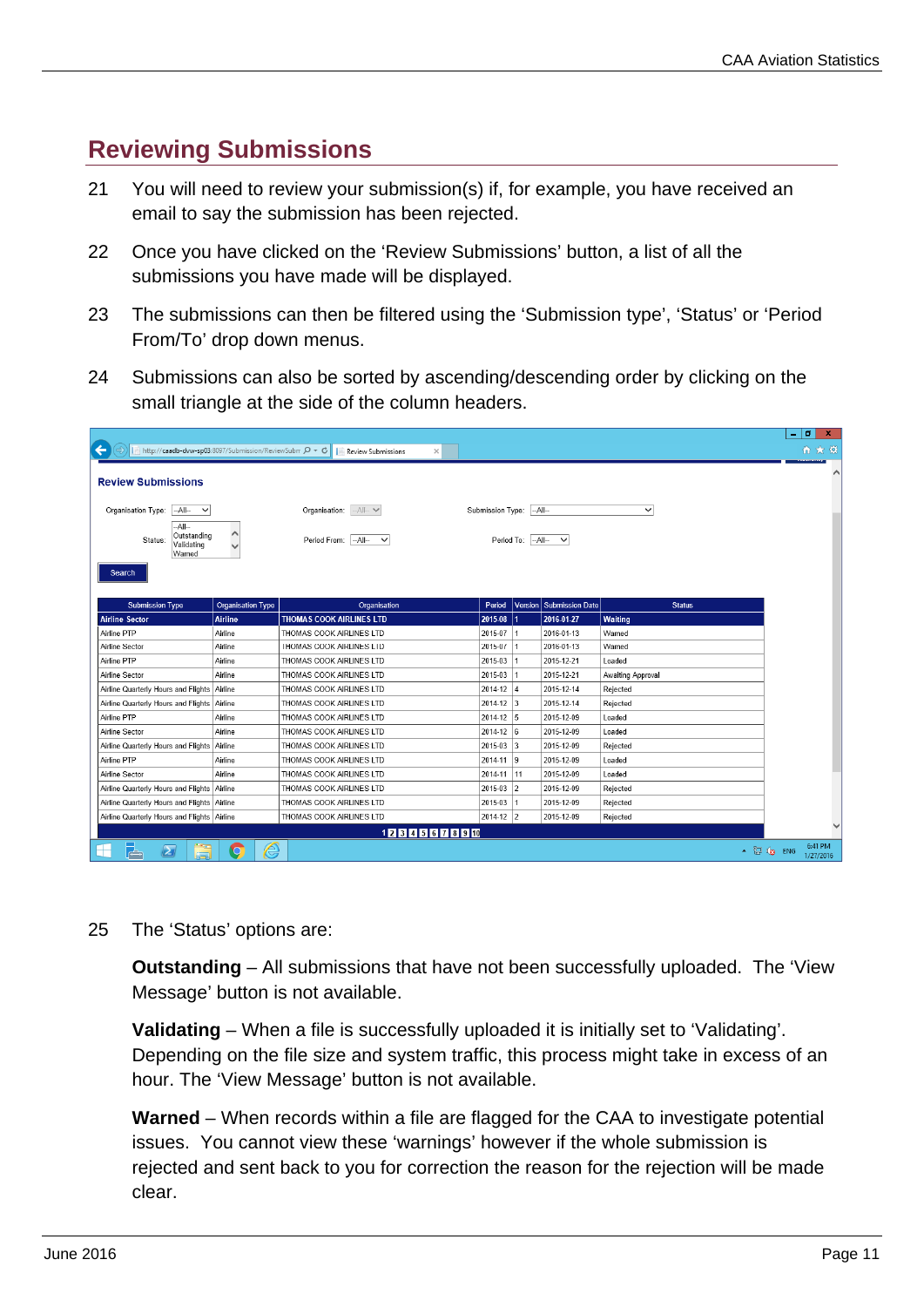**Rejected** - If a submission fails the mandatory field checks, reference data checks, straightforward business rules or a CAA review. The 'View Message' button will be available.

**Accepted** – When a submission passes all the checks and is ready to pass into the 'Data Warehouse' from which Reports and Queries are run. The uploading to the Data Warehouse is an automated process that occurs (at least) twice a day. The 'View Message' button is not available.

**Loaded** - When a submission is loaded into the Data Warehouse and the data can be included in Reports and Queries. The 'View Message' button is not available.

**Awaiting Approval** – The CAA has the ability to remove a Submission from the Data Warehouse but it would not expect to do this unless there were exceptional circumstances. The 'View Message' button is not available.

**Waiting** – This is only applicable to Sector and Point-to-Point submissions as they must be uploaded to the Data Warehouse at the same time. So if only one of the submissions has been successfully uploaded and passed the automated checks it is set to 'Waiting'. Once the other submission reaches the same stage the crossvalidation process can then be completed before both submissions are uploaded into the Data Warehouse.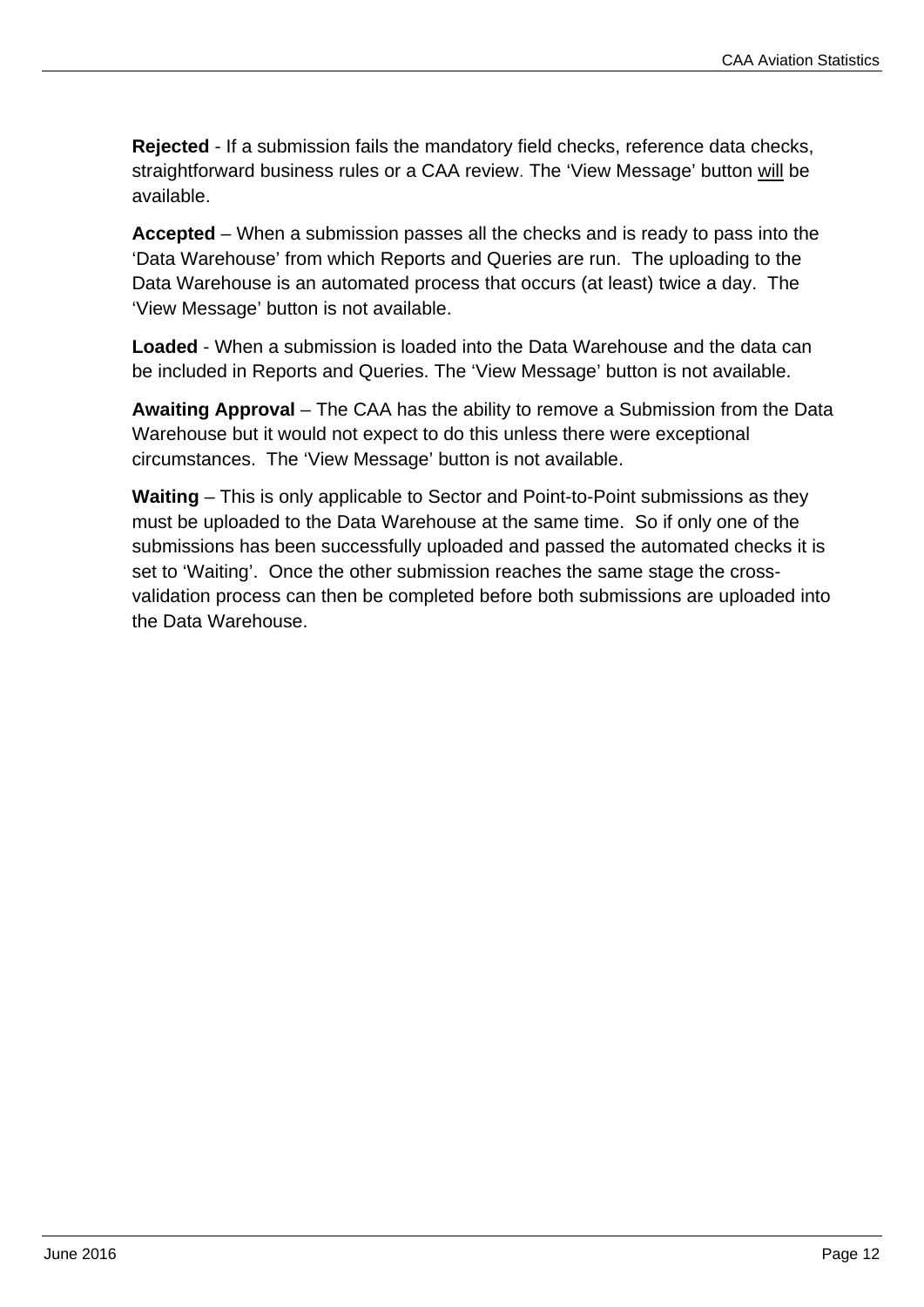#### **Viewing rejected submissions**

- 26 A submission will be automatically rejected if the mandatory fields are not filled in, if reference data is not correct or if business rules are not met. A submission may also be rejected manually by the CAA after the application of complex logic checks. Any rejection of a submission will trigger an automated email message. This will tell you what submission form this relates to and what period it is for.
- 27 To review why a submission has been rejected you will need to be logged into the AvStats system (via the CAA Portal).
- 28 After clicking on the 'Review submission' button, you can use the 'Status' drop down menu to filter to 'Rejected' submissions.
- 29 The screen below shows rejected submissions for THOMAS COOK AIRLINES LTD (Please note this is for illustrative purposes only and the submission types below are not necessarily representative of this Operator.

|                                                                                                |                          |                                  |                                          |    |                         |              |               | 니히                                      | $\mathbf{x}$ |
|------------------------------------------------------------------------------------------------|--------------------------|----------------------------------|------------------------------------------|----|-------------------------|--------------|---------------|-----------------------------------------|--------------|
| http://caadb-dvw-sp03:8097/Submission/ReviewSubm $\mathcal{Q}$ + $\mathcal{C}$<br>$\leftarrow$ |                          | caadb-dvw-sp03                   | Review Submissions                       |    | $\times$                |              |               | 命 ☆ 發                                   |              |
| Organisation Type: Airline V                                                                   |                          | Organisation: - All--            | Submission Type: - All--<br>$\checkmark$ |    |                         | $\checkmark$ |               |                                         | $\wedge$     |
| $-A$ ll--<br>Outstanding<br>Status:<br>Validating<br>Warned                                    | ∧<br>$\checkmark$        | Period From:<br>$-$ All $-$<br>M |                                          |    | Period To: -All- V      |              |               |                                         |              |
| Search                                                                                         |                          |                                  |                                          |    |                         |              |               |                                         |              |
| <b>Submission Type</b>                                                                         | <b>Organisation Type</b> | Organisation                     | Period                                   |    | Version Submission Date |              | <b>Status</b> |                                         |              |
| Airline Quarterly Hours and Flights Airline                                                    |                          | THOMAS COOK AIRLINES LTD         | $2014-12$ 4                              |    | 2015-12-14              | Rejected     |               |                                         |              |
| Airline Quarterly Hours and Flights Airline                                                    |                          | THOMAS COOK AIRLINES LTD         | $2014 - 12$ 3                            |    | 2015-12-14              | Rejected     |               |                                         |              |
| Airline Quarterly Hours and Flights Airline                                                    |                          | THOMAS COOK AIRLINES LTD         | $2015-03$ 3                              |    | 2015-12-09              | Rejected     |               |                                         |              |
| Airline Quarterly Hours and Flights Airline                                                    |                          | THOMAS COOK AIRLINES LTD         | $2015-03$ 2                              |    | 2015-12-09              | Rejected     |               |                                         |              |
| Airline Quarterly Hours and Flights Airline                                                    |                          | THOMAS COOK AIRLINES LTD         | 2015-03                                  |    | 2015-12-09              | Rejected     |               |                                         |              |
| Airline Quarterly Hours and Flights                                                            | Airline                  | THOMAS COOK AIRLINES LTD         | $2014-12$ 2                              |    | 2015-12-09              | Rejected     |               |                                         |              |
| Airline PTP                                                                                    | Airline                  | THOMAS COOK AIRLINES LTD         | $2014 - 11$ 8                            |    | 2015-12-09              | Rejected     |               |                                         |              |
| Airline Sector                                                                                 | Airline                  | THOMAS COOK AIRLINES LTD         | 2014-11                                  | 10 | 2015-12-09              | Rejected     |               |                                         |              |
| Airline Quarterly Hours and Flights                                                            | Airline                  | THOMAS COOK AIRLINES LTD         | $2014-12$ 1                              |    | 2015-12-09              | Rejected     |               |                                         |              |
| Airline PTP                                                                                    | Airline                  | THOMAS COOK AIRLINES LTD         | 2014-11 7                                |    | 2015-12-09              | Rejected     |               |                                         |              |
| Airline Sector                                                                                 | Airline                  | THOMAS COOK AIRLINES LTD         | $2014 - 11$ 9                            |    | 2015-12-09              | Rejected     |               |                                         |              |
| Airline Sector                                                                                 | Airline                  | THOMAS COOK AIRLINES LTD         | $2014 - 11$ 8                            |    | 2015-12-04              | Rejected     |               |                                         |              |
| Airline PTP                                                                                    | Airline                  | THOMAS COOK AIRLINES LTD         | $2014 - 11$ 6                            |    | 2015-12-03              | Rejected     |               |                                         |              |
| Airline Sector                                                                                 | Airline                  | THOMAS COOK AIRLINES LTD         | 2014-11 7                                |    | 2015-12-03              | Rejected     |               |                                         |              |
| Airline PTP                                                                                    | Airline                  | THOMAS COOK AIRLINES LTD         | $2014-12$ 4                              |    | 2015-12-02              | Rejected     |               |                                         |              |
|                                                                                                |                          | 12345                            |                                          |    |                         |              |               |                                         |              |
| View Message                                                                                   |                          |                                  |                                          |    |                         |              |               |                                         |              |
| ļ.<br>$\mathbf{z}$<br>╓                                                                        | e<br>$\overline{O}$      |                                  |                                          |    |                         |              |               | 5:41 PM<br><b>記 (3 ENG</b><br>1/27/2016 |              |

30 Once you have clicked on the submission you want to review, the line will go dark blue and the 'View Message' button will be accessible.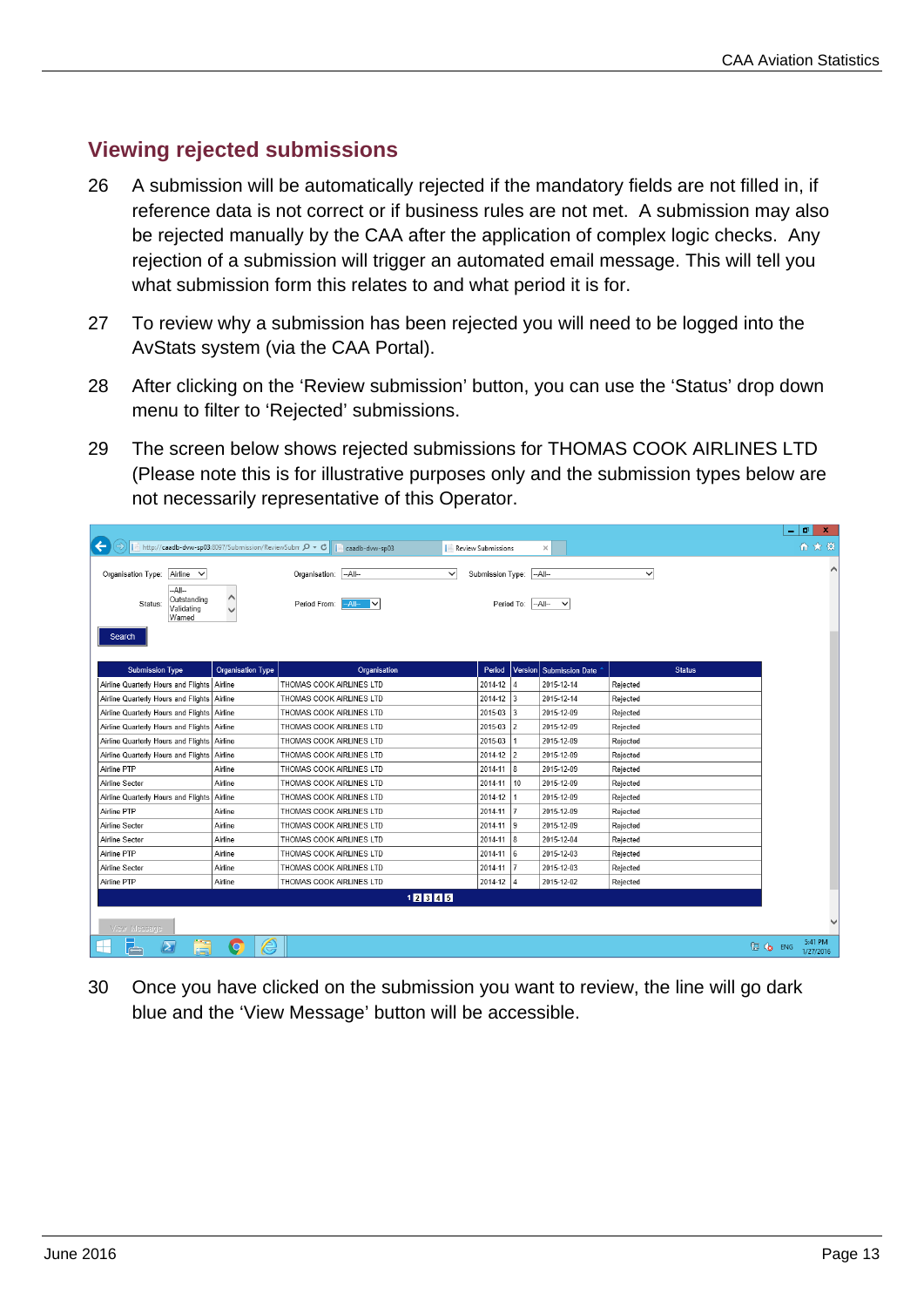|                                                               |                          |                                     |                     |                |                        |                 |               | ۰        | ø<br>$\mathbf x$     |
|---------------------------------------------------------------|--------------------------|-------------------------------------|---------------------|----------------|------------------------|-----------------|---------------|----------|----------------------|
| http://caadb-dvw-sp03:8097/Submission/ReviewSubm Q - C        |                          | caadb-dvw-sp03                      | Review Submissions  | $\times$       |                        |                 |               |          | 命 ☆ 簿                |
| Airline V<br>Organisation Type:                               |                          | $-AII - \vee$<br>Organisation:      | Submission Type:    | $-AII-$        |                        | $\checkmark$    |               |          |                      |
| $-A$ ll $-$<br>Outstanding<br>Status:<br>Validating<br>Warned | $\wedge$<br>$\checkmark$ | Period From: - All-<br>$\checkmark$ | Period To: - All- V |                |                        |                 |               |          |                      |
| Search                                                        |                          |                                     |                     |                |                        |                 |               |          |                      |
| <b>Submission Type</b>                                        | <b>Organisation Type</b> | Organisation                        | Period              | Version        | <b>Submission Date</b> |                 | <b>Status</b> |          |                      |
| Airline Quarterly Hours and Flights                           | Airline                  | THOMAS COOK AIRLINES LTD            | 2014-12             | $\overline{4}$ | 2015-12-14             | Rejected        |               |          |                      |
| Airline Quarterly Hours and Flights                           | Airline                  | THOMAS COOK AIRLINES LTD            | $2014-12$ 3         |                | 2015-12-14             | Rejected        |               |          |                      |
| Airline Quarterly Hours and Flights                           | Airline                  | THOMAS COOK AIRLINES LTD            | $2015-03$ 3         |                | 2015-12-09             | Rejected        |               |          |                      |
| Airline Quarterly Hours and Flights                           | Airline                  | THOMAS COOK AIRLINES LTD            | $2015-03$ 2         |                | 2015-12-09             | Rejected        |               |          |                      |
| Airline Quarterly Hours and Flights                           | Airline                  | <b>THOMAS COOK AIRLINES LTD</b>     | 2015-03 1           |                | 2015-12-09             | <b>Rejected</b> |               |          |                      |
| Airline Quarterly Hours and Flights                           | Airline                  | THOMAS COOK AIRLINES LTD            | $2014-12$ 2         |                | 2015-12-09             | Rejected        |               |          |                      |
| Airline PTP                                                   | Airline                  | THOMAS COOK AIRLINES LTD            | $2014 - 11$ 8       |                | 2015-12-09             | Rejected        |               |          |                      |
| Airline Sector                                                | Airline                  | THOMAS COOK AIRLINES LTD            | 2014-11             | 10             | 2015-12-09             | Rejected        |               |          |                      |
| Airline Quarterly Hours and Flights                           | Airline                  | THOMAS COOK AIRLINES LTD            | 2014-12             | $\mathbf{1}$   | 2015-12-09             | Rejected        |               |          |                      |
| Airline PTP                                                   | Airline                  | THOMAS COOK AIRLINES LTD            | 2014-11 7           |                | 2015-12-09             | Rejected        |               |          |                      |
| Airline Sector                                                | Airline                  | THOMAS COOK AIRLINES LTD            | $2014 - 11$ 9       |                | 2015-12-09             | Rejected        |               |          |                      |
| Airline Sector                                                | Airline                  | THOMAS COOK AIRLINES LTD            | $2014 - 11$ 8       |                | 2015-12-04             | Rejected        |               |          |                      |
| Airline PTP                                                   | Airline                  | THOMAS COOK AIRLINES LTD            | 2014-11             | 6              | 2015-12-03             | Rejected        |               |          |                      |
| Airline Sector                                                | Airline                  | THOMAS COOK AIRLINES LTD            | 2014-11             |                | 2015-12-03             | Rejected        |               |          |                      |
| Airline PTP                                                   | Airline                  | THOMAS COOK AIRLINES LTD            | 2014-12 4           |                | 2015-12-02             | Rejected        |               |          |                      |
|                                                               |                          | 12345                               |                     |                |                        |                 |               |          |                      |
| View Message                                                  |                          |                                     |                     |                |                        |                 |               |          |                      |
| $\mathbf{z}$                                                  |                          |                                     |                     |                |                        |                 |               | 图 (g ENG | 5:45 PM<br>1/27/2016 |

31 Clicking on the 'View Message' button will open the 'Review Errors' page.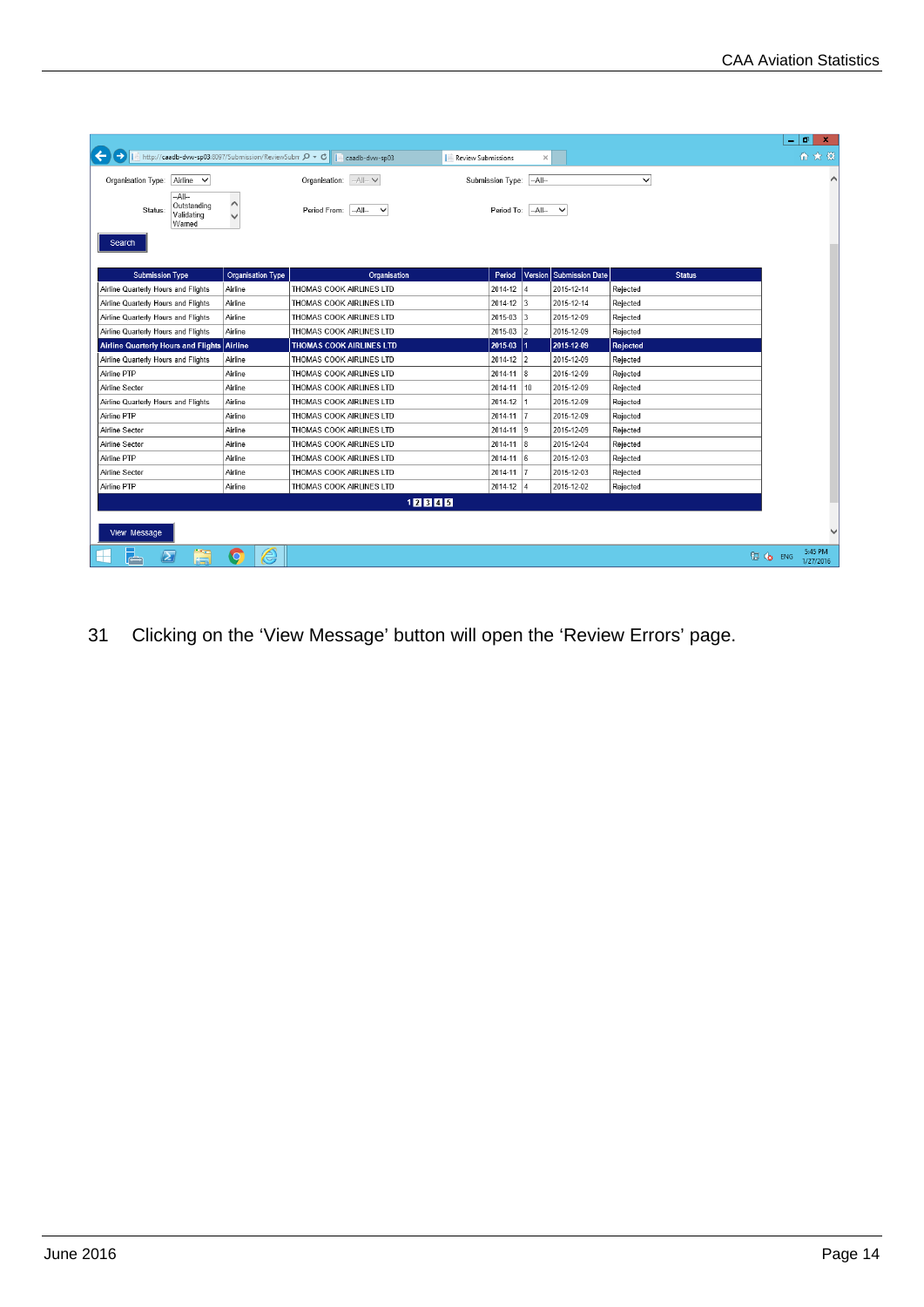#### **Reviewing errors**

- 32 Errors are listed against the specific line of data within a submission; and identified by the Record number.
- 33 Some errors are applicable to the whole file e.g. If there are mandatory fields missing or a field is in the incorrect format.
- 34 If there are multiple errors within a single line of data they will all be included against the same Record number.

| http://caadb-dvw-sp03:8097/Review/ReviewErrors?Sut Q + C<br>← |                                       | caadb-dvw-sp03           | 巨                          | Review Errors - CAA Aviatio X           |              |                      |          | $ \sigma$ $x$<br>合大袋                      |
|---------------------------------------------------------------|---------------------------------------|--------------------------|----------------------------|-----------------------------------------|--------------|----------------------|----------|-------------------------------------------|
| <b>CAA Aviation Statistics</b>                                |                                       |                          |                            | Welcome: CAADEVTEST\caatrainingext1     |              | Sign out             |          |                                           |
| <b>Submit Data</b><br>Home                                    | <b>Review Submissions</b>             |                          |                            |                                         |              |                      |          | <b>Civil Aviation</b><br><b>Authority</b> |
| <b>Review Errors</b>                                          |                                       |                          |                            |                                         |              |                      |          |                                           |
| Organisation Type:<br>Airline V                               |                                       | Organisation:            | THOMAS COOK AIRLINES LTD V |                                         |              |                      |          |                                           |
| Submission Type:                                              | Airline Quarterly Hours and Flights V |                          | Period: 2015-03 V          |                                         |              |                      |          |                                           |
| Search                                                        |                                       |                          |                            |                                         |              |                      |          |                                           |
|                                                               |                                       |                          |                            |                                         |              |                      |          |                                           |
| <b>Submission Type</b>                                        | <b>Organisation Type</b>              | Organisation             | Period / Version           | <b>File Name</b>                        | Level / Line | <b>Error Details</b> |          |                                           |
| Airline Quarterly Hours and Flights                           | Airline                               | THOMAS COOK AIRLINES LTD | 2015-03 / 1                | AirlineQuarterlyHoursFlights00446201503 | File         | Invalid File Format  |          |                                           |
| <b>View Details</b>                                           |                                       |                          |                            |                                         |              |                      |          |                                           |
| © 2016 - CAA Aviation Statistics                              |                                       |                          |                            |                                         |              |                      |          |                                           |
|                                                               |                                       |                          |                            |                                         |              |                      |          |                                           |
|                                                               |                                       |                          |                            |                                         |              |                      |          |                                           |
|                                                               |                                       |                          |                            |                                         |              |                      |          |                                           |
|                                                               |                                       |                          |                            |                                         |              |                      |          |                                           |
|                                                               |                                       |                          |                            |                                         |              |                      |          |                                           |
|                                                               |                                       |                          |                            |                                         |              |                      |          |                                           |
| $\blacktriangleright$<br>╔╧┑                                  | ê<br>$\overline{C}$                   |                          |                            |                                         |              |                      | 图 (b ENG | 5:45 PM<br>1/27/2016                      |

35 To get more information about the error(s), click on the relevant line (it will go dark blue) and then the 'View Details' button (which is now active).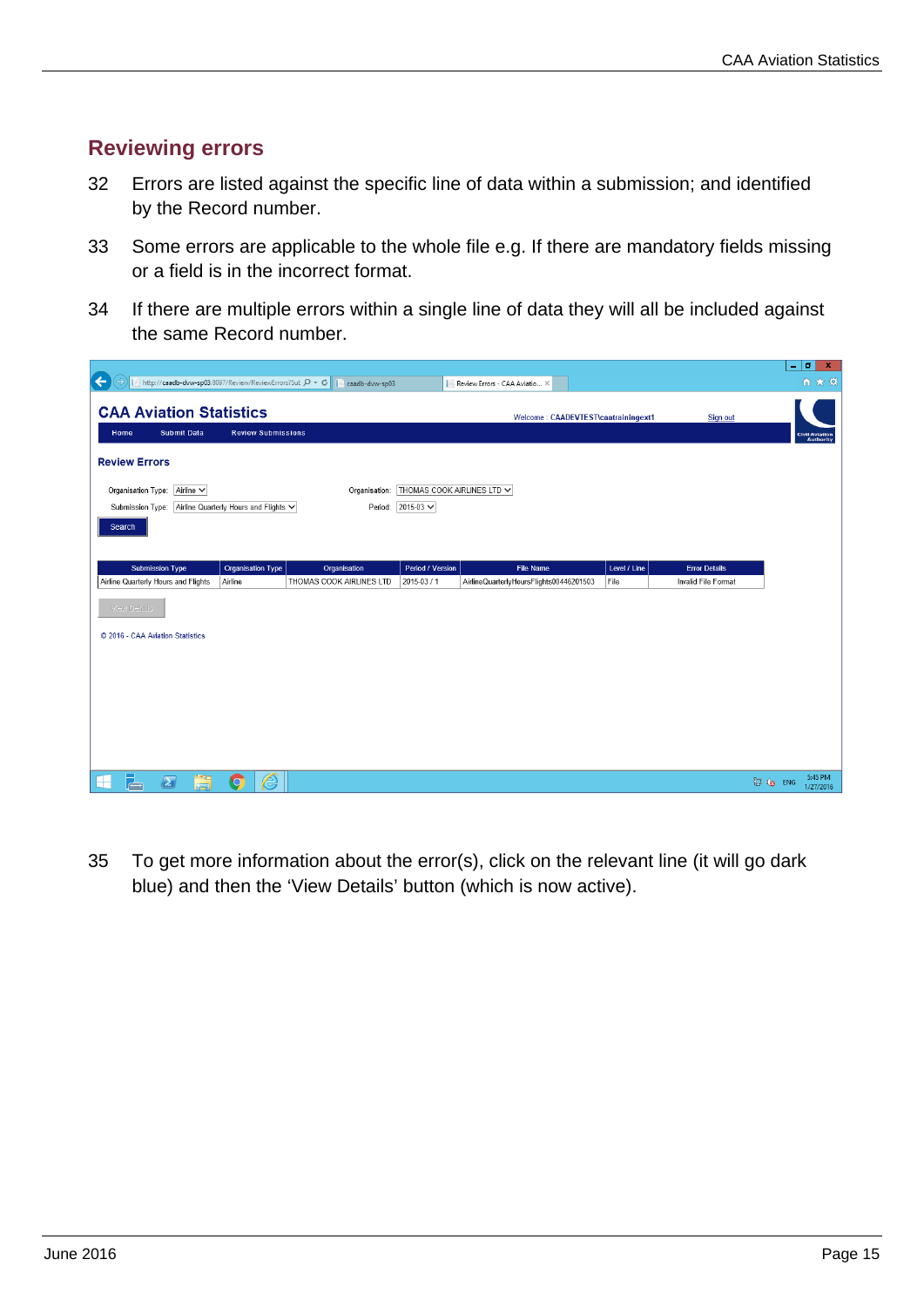|                                                                                           |                                 |                                                        |                                     |                            | IФ<br>$\mathbf x$<br>÷                    |
|-------------------------------------------------------------------------------------------|---------------------------------|--------------------------------------------------------|-------------------------------------|----------------------------|-------------------------------------------|
| ←<br>http://caadb-dvw-sp03:8097/Review/ReviewErrors?Suk Q - C                             | caadb-dvw-sp03                  | Review Errors                                          | $\times$                            |                            | 合大学                                       |
| <b>CAA Aviation Statistics</b><br><b>Submit Data</b><br>Home                              | <b>Review Submissions</b>       |                                                        | Welcome: CAADEVTEST\caatrainingext1 | Sign out                   |                                           |
|                                                                                           |                                 |                                                        |                                     |                            | <b>Civil Aviation</b><br><b>Authority</b> |
| <b>Review Errors</b>                                                                      |                                 |                                                        |                                     |                            |                                           |
| Organisation Type: Airline V<br>Airline Quarterly Hours and Flights V<br>Submission Type: | Organisation:                   | THOMAS COOK AIRLINES LTD V<br>Period: 2015-03 V        |                                     |                            |                                           |
| Search                                                                                    |                                 |                                                        |                                     |                            |                                           |
|                                                                                           |                                 |                                                        |                                     |                            |                                           |
| <b>Submission Type</b><br><b>Organisation Type</b>                                        | Organisation                    | Period / Version<br><b>File Name</b>                   | Level / Line                        | <b>Error Details</b>       |                                           |
|                                                                                           |                                 |                                                        |                                     |                            |                                           |
| <b>Airline Quarterly Hours and Flights</b><br>Airline                                     | <b>THOMAS COOK AIRLINES LTD</b> | AirlineQuarterlyHoursFlights00446201503<br>2015-03 / 1 | File                                | <b>Invalid File Format</b> |                                           |
| <b>View Details</b>                                                                       |                                 |                                                        |                                     |                            |                                           |
|                                                                                           |                                 |                                                        |                                     |                            |                                           |
| © 2016 - CAA Aviation Statistics                                                          |                                 |                                                        |                                     |                            |                                           |
|                                                                                           |                                 |                                                        |                                     |                            |                                           |
|                                                                                           |                                 |                                                        |                                     |                            |                                           |
|                                                                                           |                                 |                                                        |                                     |                            |                                           |
|                                                                                           |                                 |                                                        |                                     |                            |                                           |
|                                                                                           |                                 |                                                        |                                     |                            |                                           |
| $\blacktriangleright$<br>$\bullet$<br>╔╧┑                                                 | ê                               |                                                        |                                     |                            | 5:46 PM<br>图 to ENG                       |

36 The error(s) will be displayed in a 'message' box.

|                                                                                                                                                      |                                                                                    | Тō<br>$\mathbf{x}$<br>٠                   |
|------------------------------------------------------------------------------------------------------------------------------------------------------|------------------------------------------------------------------------------------|-------------------------------------------|
| $\leftarrow$<br>http://caadb-dvw-sp03:8097/Review/ReviewErrors?Sut Q - C       caadb-dvw-sp03<br>Review Errors                                       | $\times$                                                                           | 命女祭                                       |
| <b>CAA Aviation Statistics</b><br><b>Submit Data</b><br><b>Review Submissions</b><br>Home                                                            | Welcome: CAADEVTEST\caatrainingext1<br>Sign out                                    | <b>Civil Aviation</b><br><b>Authority</b> |
| <b>Review Errors</b>                                                                                                                                 |                                                                                    |                                           |
| Invalid File Format<br>Airline $\vee$<br>Organisation Type:<br>$\overline{O}$<br>Airline Quarterly Hours and Flights V<br>Submission Type:<br>Search |                                                                                    |                                           |
| <b>Submission Type</b><br><b>Organisation Type</b><br>Organisat<br>Airline Quarterly Hours and Flights Airline<br><b>THOMAS COOK AI</b>              | Level / Line<br><b>Error Details</b><br>3201503 File<br><b>Invalid File Format</b> |                                           |
| <b>View Details</b><br>C 2016 - CAA Aviation Statistics                                                                                              |                                                                                    |                                           |
| OK                                                                                                                                                   |                                                                                    |                                           |
|                                                                                                                                                      |                                                                                    |                                           |
| http://caadb-dvw-sp03:8097/Review/ReviewErrors?SubmissionHistoryId=103088                                                                            |                                                                                    |                                           |
| ╠┻┑<br>à<br>e<br>$\sum$<br>⊞<br>$\mathbf{\Omega}$                                                                                                    |                                                                                    | 5:46 PM<br>图 (g ENG<br>1/27/2016          |

- 37 Using this information you should correct your copy of the submission. As the submission has been rejected the CAA will not hold a copy of it.
- 38 Once you have corrected all the errors in the submission it should be resubmitted. The system will record this by allocating version numbers to the submission.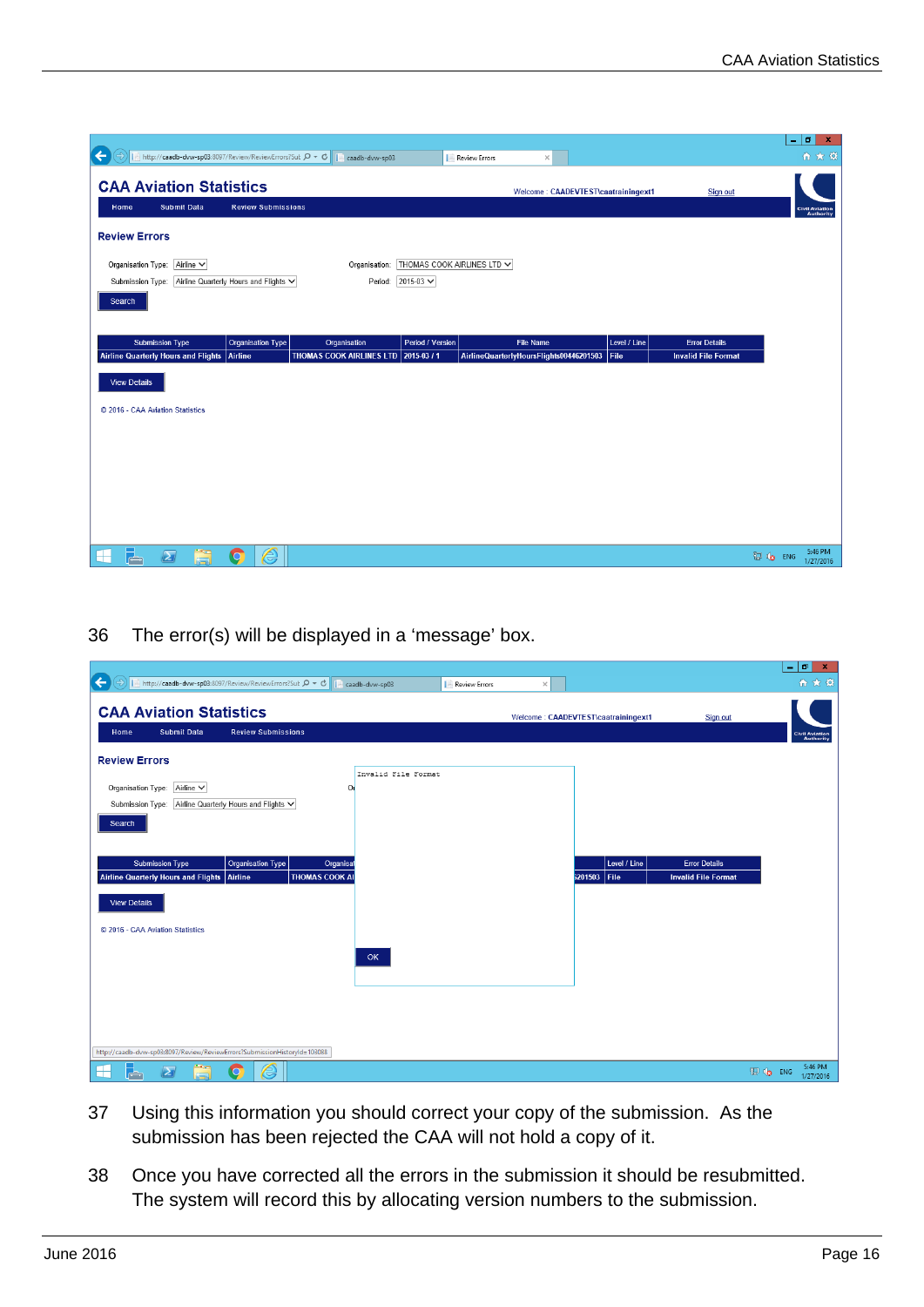39 There is no limit to the amount of times a submission can be submitted and then rejected. But until such time as a submission has been successfully uploaded the system will record the information as outstanding and you will receive Reminders/Chasers for it.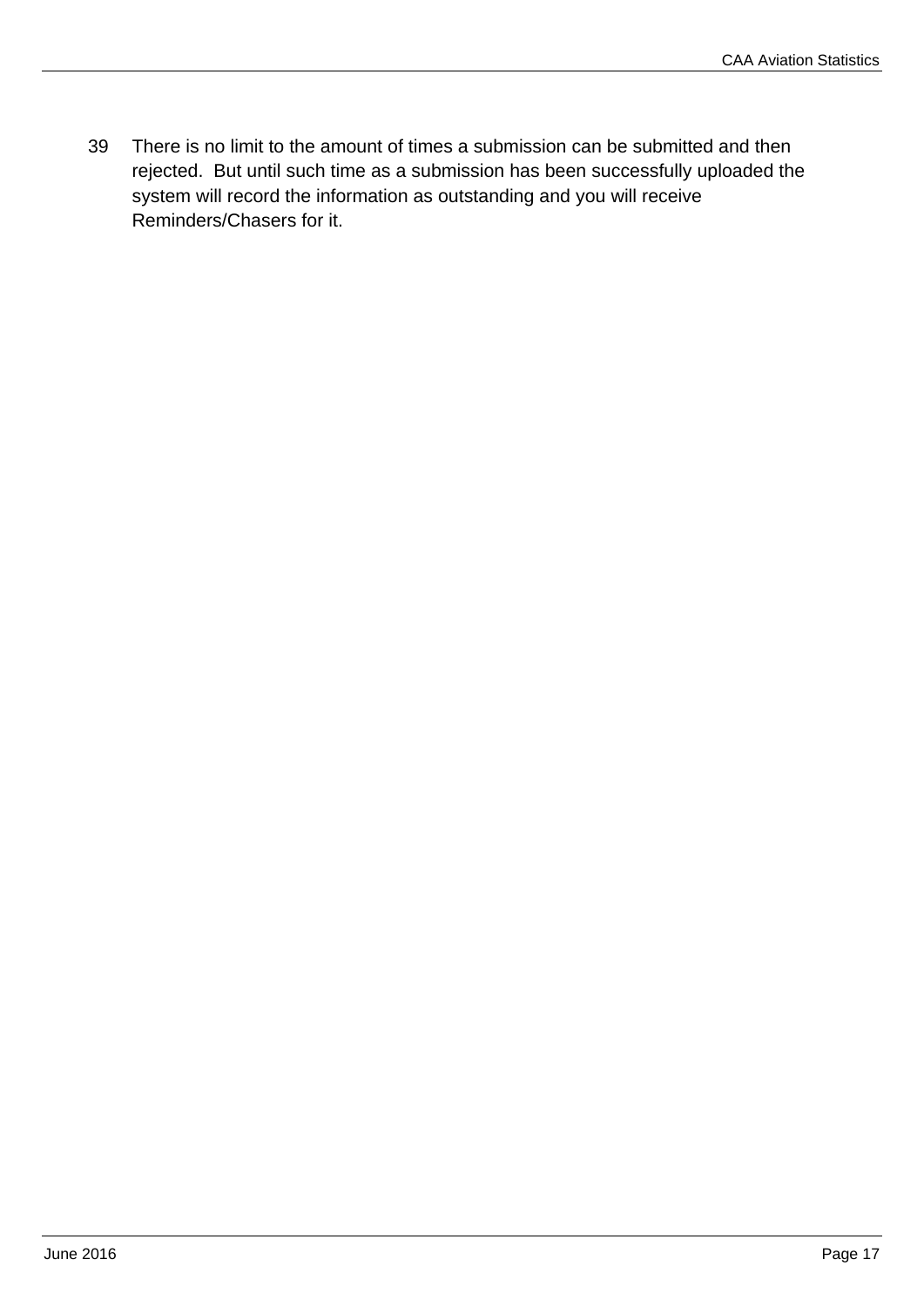## **Reviewing a Airline Sector and Airline PTP submission**

The screen shot below shows the Airline Sector submission that was submitted for 201508.

**NOTE:** The submission is 'Waiting'. This is because stage 1 and 2 validation checks have been carried out, but the submission will not proceed to stage 3 until the PTP has been successfully submitted.

|                                                             |                               |                                     |                         |                   |                         |                          | l a<br>٠   | $\mathbf{x}$         |  |
|-------------------------------------------------------------|-------------------------------|-------------------------------------|-------------------------|-------------------|-------------------------|--------------------------|------------|----------------------|--|
| http://caadb-dvw-sp03:8097/Submission/ReviewSubm Q - C      |                               | Review Submissions<br>$\times$      |                         |                   |                         |                          |            | 价★链                  |  |
| <b>Review Submissions</b>                                   |                               |                                     |                         |                   |                         |                          |            |                      |  |
| Organisation Type:<br>$-$ All $-$<br>$\checkmark$           |                               | Organisation: - All- V              | Submission Type: - All- |                   |                         | $\checkmark$             |            |                      |  |
| $-A$ ll--<br>Outstanding<br>Status:<br>Validating<br>Warned | Λ<br>$\overline{\phantom{0}}$ | Period From: - All-<br>$\checkmark$ |                         | Period To: - All- | $\checkmark$            |                          |            |                      |  |
| Search<br><b>Submission Type</b>                            | <b>Organisation Type</b>      | Organisation                        | Period                  |                   | Version Submission Date | <b>Status</b>            |            |                      |  |
| <b>Airline Sector</b>                                       | <b>Airline</b>                | <b>THOMAS COOK AIRLINES LTD</b>     | 2015-08                 |                   | 2016-01-27              | Waiting                  |            |                      |  |
| Airline PTP                                                 | Airline                       | THOMAS COOK AIRLINES LTD            | 2015-07                 |                   | 2016-01-13              | Warned                   |            |                      |  |
| Airline Sector                                              | Airline                       | <b>IHOMAS COOK AIRLINES LID</b>     | 2015-07                 |                   | 2016-01-13              | Warned                   |            |                      |  |
| Airline PTP                                                 | Airline                       | THOMAS COOK AIRLINES LTD            | 2015-03                 |                   | 2015-12-21              | Loaded                   |            |                      |  |
| Airline Sector                                              | Airline                       | THOMAS COOK AIRLINES LTD            | 2015-03                 |                   | 2015-12-21              | <b>Awaiting Approval</b> |            |                      |  |
| Airline Quarterly Hours and Flights Airline                 |                               | THOMAS COOK AIRLINES LTD            | 2014-12                 | $\Delta$          | 2015-12-14              | Rejected                 |            |                      |  |
| Airline Quarterly Hours and Flights Airline                 |                               | THOMAS COOK AIRLINES LTD            | $2014-12$ 3             |                   | 2015-12-14              | Rejected                 |            |                      |  |
| Airline PTP                                                 | Airline                       | THOMAS COOK AIRLINES LTD            | 2014-12                 | 5                 | 2015-12-09              | Loaded                   |            |                      |  |
| Airline Sector                                              | Airline                       | THOMAS COOK AIRLINES LTD            | $2014-12$ 6             |                   | 2015-12-09              | Loaded                   |            |                      |  |
| Airline Quarterly Hours and Flights                         | Airline                       | THOMAS COOK AIRLINES LTD            | 2015-03                 | 3                 | 2015-12-09              | Rejected                 |            |                      |  |
| Airline PTP                                                 | Airline                       | THOMAS COOK AIRLINES LTD            | $2014 - 11$ 9           |                   | 2015-12-09              | Loaded                   |            |                      |  |
| Airline Sector                                              | Airline                       | THOMAS COOK AIRLINES LTD            | 2014-11 11              |                   | 2015-12-09              | Loaded                   |            |                      |  |
| Airline Quarterly Hours and Flights Airline                 |                               | THOMAS COOK AIRLINES LTD            | 2015-03                 | $\overline{2}$    | 2015-12-09              | Rejected                 |            |                      |  |
| Airline Quarterly Hours and Flights Airline                 |                               | THOMAS COOK AIRLINES LTD            | 2015-03                 |                   | 2015-12-09              | Rejected                 |            |                      |  |
| Airline Quarterly Hours and Flights Airline                 |                               | THOMAS COOK AIRLINES LTD            | $2014-12$ 2             |                   | 2015-12-09              | Rejected                 |            |                      |  |
|                                                             |                               | 12345678910                         |                         |                   |                         |                          |            |                      |  |
| $\left  \boldsymbol{z} \right $                             | e<br>$\bullet$                |                                     |                         |                   |                         |                          | ▲ 图 to ENG | 6:41 PM<br>1/27/2016 |  |

This screenshot shows the 'Airline PTP' has now been submitted for the same period as the 'Airline Sector'. The 'Airline Sector' is still 'Waiting' and the 'Airline PTP' is 'Validating'.